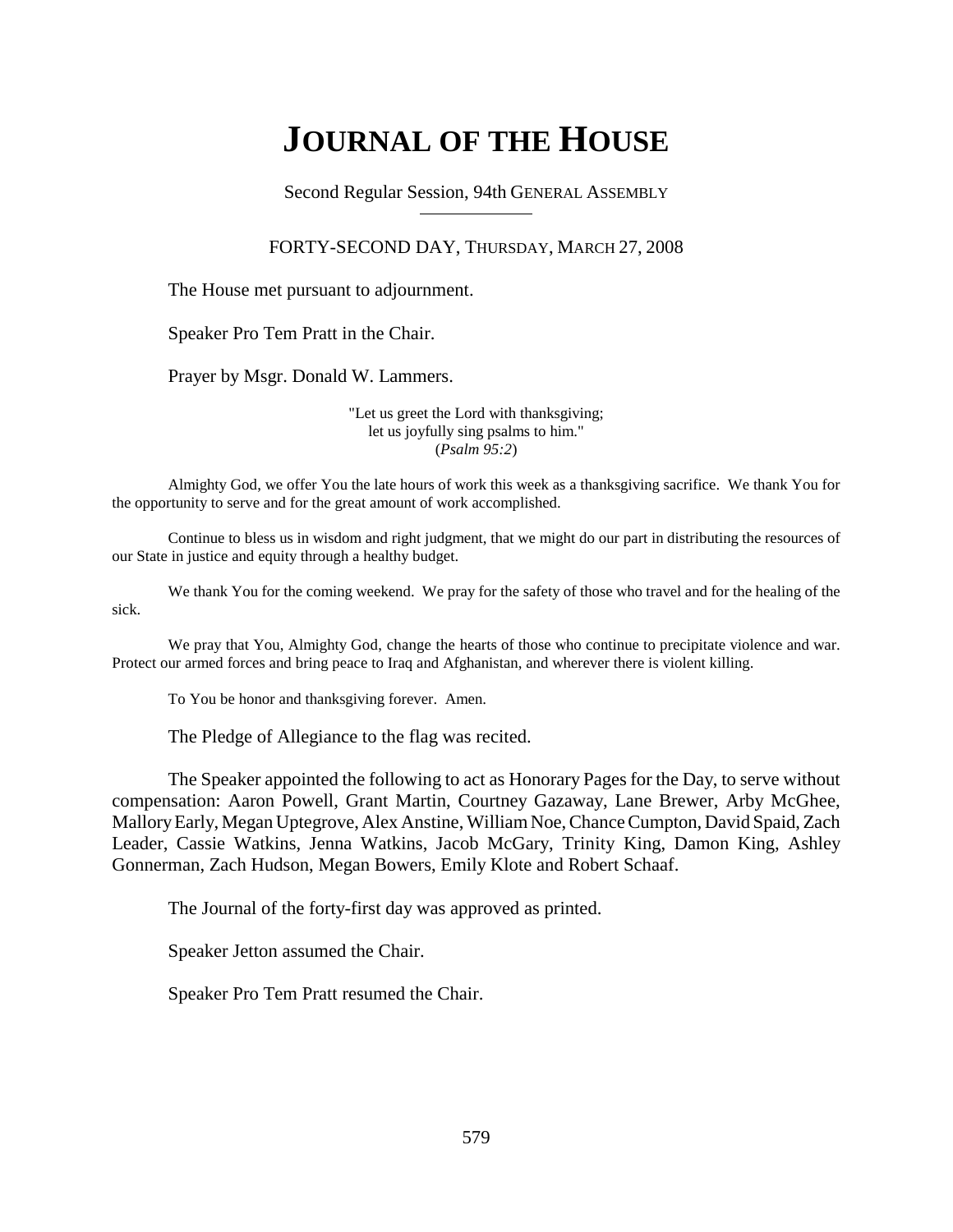# **SPECIAL RECOGNITION**

Eric Langhorst was introduced by Representative Flook and recognized as the 2008 State Teacher of the Year.

The Blue Springs Wildcats Girls Swimming and Diving Team was introduced by Representative Dusenberg and recognized for attaining the 2008 State Championship.

# **HOUSE RESOLUTION**

Representative Dethrow, et al., offered House Resolution No. 1316.

# **HOUSE COURTESY RESOLUTIONS OFFERED AND ISSUED**

House Resolution No. 1300 through House Resolution No. 1315 House Resolution No. 1317 and House Resolution No. 1318

# **HOUSE CONCURRENT RESOLUTIONS**

Representative Quinn (9) offered House Concurrent Resolution No. 39. Representative Avery, et al., offered House Concurrent Resolution No. 40. Representative Quinn (7), et al., offered House Concurrent Resolution No. 41.

# **SECOND READING OF HOUSE JOINT RESOLUTION**

**HJR 75** was read the second time.

# **SECOND READING OF HOUSE BILLS**

**HB 2450** through **HB 2469** were read the second time.

# **THIRD READING OF HOUSE BILLS - APPROPRIATIONS**

**HB 2001**, relating to appropriations, was taken up by Representative Icet.

On motion of Representative Icet, **HB 2001** was read the third time and passed by the following vote:

| Aull           | Baker 25        | Baker 123     | <b>Bivins</b> | Bland     |
|----------------|-----------------|---------------|---------------|-----------|
| <b>Brandom</b> | Brown 30        | Brown 50      | <b>Bruns</b>  | Burnett   |
| Casey          | Chappelle-Nadal | Cooper 120    | Cooper 155    | Corcoran  |
| $\cos$         | Cunningham 145  | Cunningham 86 | Curls         | Darrough  |
| Daus           | Davis           | Day           | Deeken        | Denison   |
| Dethrow        | Dixon           | Donnelly      | Dougherty     | Dusenberg |
| El-Amin        | Emery           | Ervin         | Faith         | Fallert   |
| Fares          | Fisher          | Flook         | Frame         | Franz     |
| Funderburk     | George          | Grill         | Grisamore     | Guest     |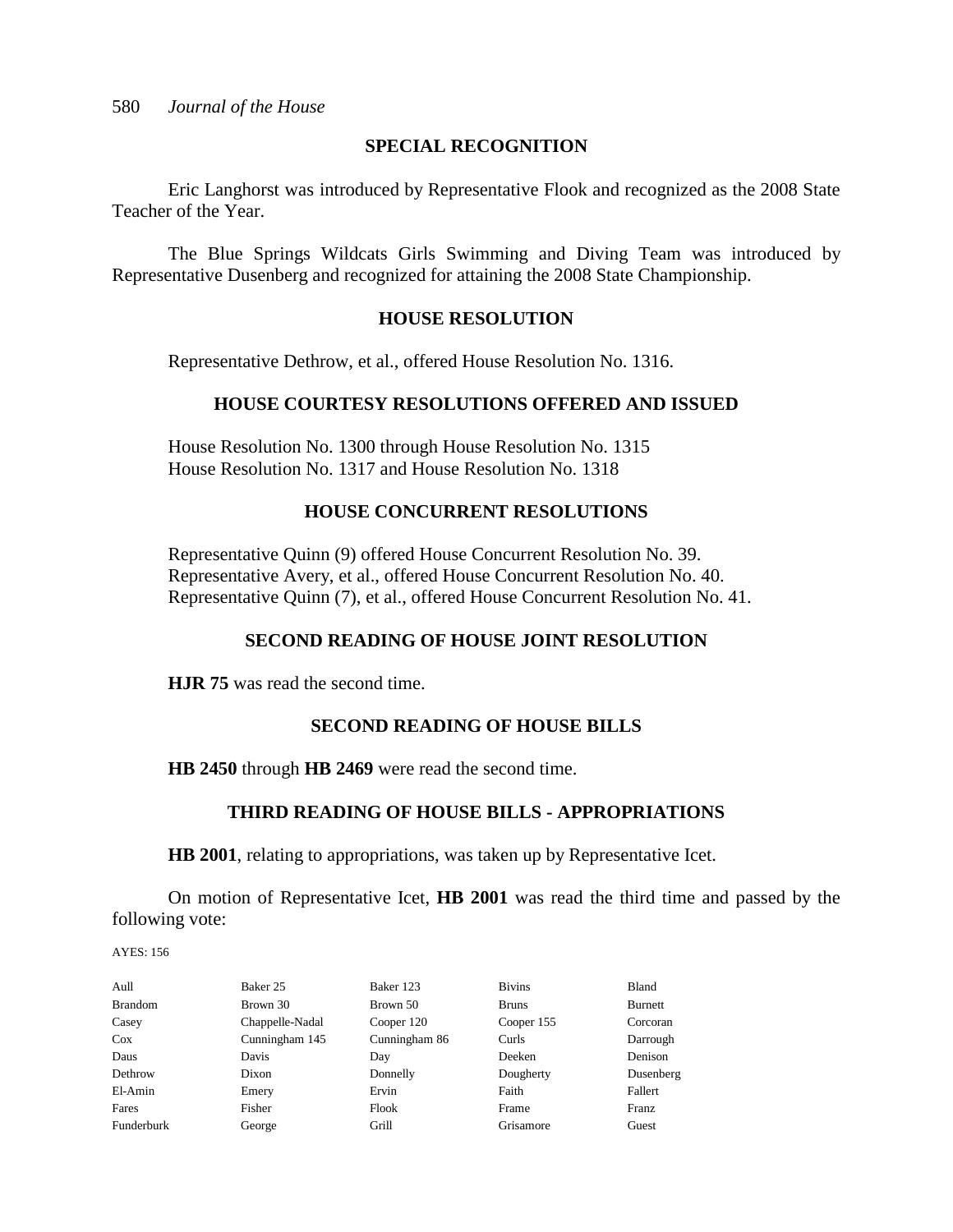| Harris 23             | Harris 110                    | Haywood    | Hobbs         | Hodges        |  |
|-----------------------|-------------------------------|------------|---------------|---------------|--|
| Holsman               | Hoskins                       | Hughes     | Hunter        | Icet          |  |
| Johnson               | Jones 89                      | Jones 117  | Kasten        | Kelly         |  |
| Kingery               | Komo                          | Kratky     | <b>Kraus</b>  | Kuessner      |  |
| Lampe                 | Lembke                        | LeVota     | Liese         | Lipke         |  |
| Loehner               | Low $39$                      | Marsh      | May           | McClanahan    |  |
| McGhee                | <b>Meadows</b>                | Meiners    | Moore         |               |  |
|                       |                               |            | <b>Nieves</b> | Munzlinger    |  |
| Muschany              | Nance                         | Nasheed    |               | Nolte         |  |
| Norr                  | Onder                         | Oxford     | Page          | Parkinson     |  |
| Parson                | Pearce                        | Pollock    | Portwood      | Pratt         |  |
| Quinn 7               | Quinn 9                       | Richard    | Robb          | Robinson      |  |
| Roorda                | Rucker                        | Ruestman   | Ruzicka       | Salva         |  |
| Sander                | Sater                         | Scavuzzo   | Schaaf        | Schad         |  |
| Scharnhorst           | Schieffer                     | Schlottach | Schneider     | Schoeller     |  |
| Schoemehl             | Self                          | Shively    | Silvey        | <b>Skaggs</b> |  |
| Smith 14              | Smith 150                     | Spreng     | Stevenson     | St. Onge      |  |
| Stream                | Sutherland                    | Swinger    | Talboy        | Thomson       |  |
| Threlkeld             | Tilley                        | Todd       | Viebrock      | Villa         |  |
| Vogt                  | Wallace                       | Walsh      | Walton        | Wasson        |  |
| Wells                 | Weter                         | Whorton    | Wildberger    | Wilson 119    |  |
| Wilson 130            | Witte                         | Wood       | Wright 159    | Wright-Jones  |  |
| Yaeger                | Yates                         | Young      | Zimmerman     | Zweifel       |  |
| Mr Speaker            |                               |            |               |               |  |
| <b>NOES: 001</b>      |                               |            |               |               |  |
| <b>Bringer</b>        |                               |            |               |               |  |
| PRESENT: 000          |                               |            |               |               |  |
|                       | <b>ABSENT WITH LEAVE: 004</b> |            |               |               |  |
| Avery                 | Hubbard                       | Lowe 44    | Storch        |               |  |
| <b>VACANCIES: 002</b> |                               |            |               |               |  |

Speaker Pro Tem Pratt declared the bill passed.

Representative Nieves assumed the Chair.

**HCS HB 2002**, relating to appropriations, was taken up by Representative Icet.

On motion of Representative Icet, **HCS HB 2002** was read the third time and passed by the following vote:

| Baker 123  | <b>Bivins</b> | <b>Brandom</b> | Brown 30       | <b>Bruns</b>  |
|------------|---------------|----------------|----------------|---------------|
| Cooper 120 | Cooper 155    | $\cos$         | Cunningham 145 | Cunningham 86 |
| Day        | Deeken        | Denison        | Dethrow        | Dixon         |
| Dougherty  | Dusenberg     | Emery          | Faith          | Fares         |
| Fisher     | Flook         | Franz          | Funderburk     | Grisamore     |
| Guest      | Hobbs         | Hoskins        | Hunter         | Icet          |
| Jones 89   | Jones 117     | Kasten         | Kelly          | Kingery       |
| Kraus      | Lembke        | Lipke          | Loehner        | Marsh         |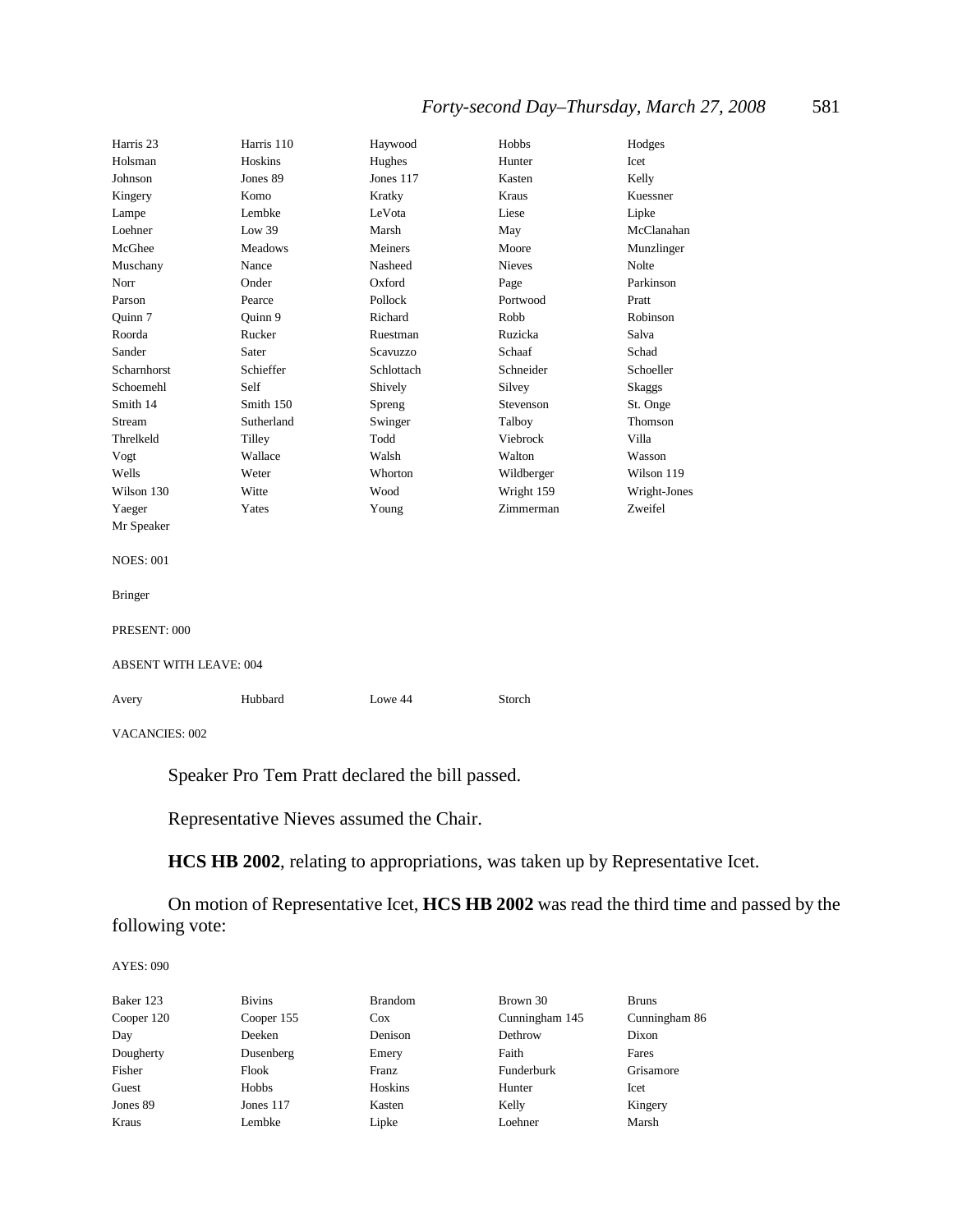| May                           | McGhee        | Moore           | Munzlinger     | Muschany      |
|-------------------------------|---------------|-----------------|----------------|---------------|
| Nance                         | <b>Nieves</b> | <b>Nolte</b>    | Onder          | Parkinson     |
| Parson                        | Pearce        | Pollock         | Portwood       | Pratt         |
| Quinn 7                       | Richard       | Robb            | Ruestman       | Ruzicka       |
| Sander                        | Sater         | Schaaf          | Schad          | Scharnhorst   |
| Schlottach                    | Schneider     | Schoeller       | Self           | Silvey        |
| Smith 14                      | Smith 150     | Stevenson       | St. Onge       | Stream        |
| Sutherland                    | Thomson       | Threlkeld       | <b>Tilley</b>  | Viebrock      |
| Wallace                       | Wasson        | Wells           | Weter          | Wilson 119    |
| Wilson 130                    | Wood          | Wright 159      | Yates          | Mr Speaker    |
| <b>NOES: 066</b>              |               |                 |                |               |
| Aull                          | Baker 25      | <b>Bland</b>    | <b>Bringer</b> | Brown 50      |
| <b>Burnett</b>                | Casey         | Chappelle-Nadal | Corcoran       | Curls         |
| Darrough                      | Daus          | Davis           | Donnelly       | El-Amin       |
| Ervin                         | Fallert       | Frame           | George         | Grill         |
| Harris 23                     | Harris 110    | Haywood         | Hodges         | Holsman       |
| Hughes                        | Johnson       | Komo            | Kratky         | Kuessner      |
| Lampe                         | LeVota        | Liese           | Low 39         | McClanahan    |
| <b>Meadows</b>                | Meiners       | Nasheed         | Norr           | Oxford        |
| Quinn 9                       | Robinson      | Roorda          | Rucker         | Salva         |
| Scavuzzo                      | Schieffer     | Schoemehl       | Shively        | <b>Skaggs</b> |
| Spreng                        | Swinger       | Talboy          | Todd           | Villa         |
| Vogt                          | Walsh         | Walton          | Whorton        | Wildberger    |
| Witte                         | Wright-Jones  | Yaeger          | Young          | Zimmerman     |
| Zweifel                       |               |                 |                |               |
| PRESENT: 000                  |               |                 |                |               |
| <b>ABSENT WITH LEAVE: 005</b> |               |                 |                |               |
| Avery                         | Hubbard       | Lowe 44         | Page           | Storch        |
| <b>VACANCIES: 002</b>         |               |                 |                |               |

Representative Nieves declared the bill passed.

**HCS HB 2003**, relating to appropriations, was taken up by Representative Icet.

Representative St. Onge assumed the Chair.

Representative Nieves resumed the Chair.

On motion of Representative Icet, **HCS HB 2003** was read the third time and passed by the following vote:

AYES: 090

| Baker 123  | <b>Bivins</b> | <b>Brandom</b> | Brown 30       | <b>Bruns</b> |
|------------|---------------|----------------|----------------|--------------|
| Cooper 120 | Cooper 155    | Cox            | Cunningham 145 | Cunni        |
| Day        | Deeken        | Denison        | Dethrow        | Dixon        |
| Dougherty  | Dusenberg     | Emery          | Faith          | Fares        |
| Fisher     | Flook         | Franz          | Funderburk     | Grisar       |
| Guest      | Hobbs         | Hoskins        | Hunter         | Icet         |

Cunningham 145 Cunningham 86 Funderburk Grisamore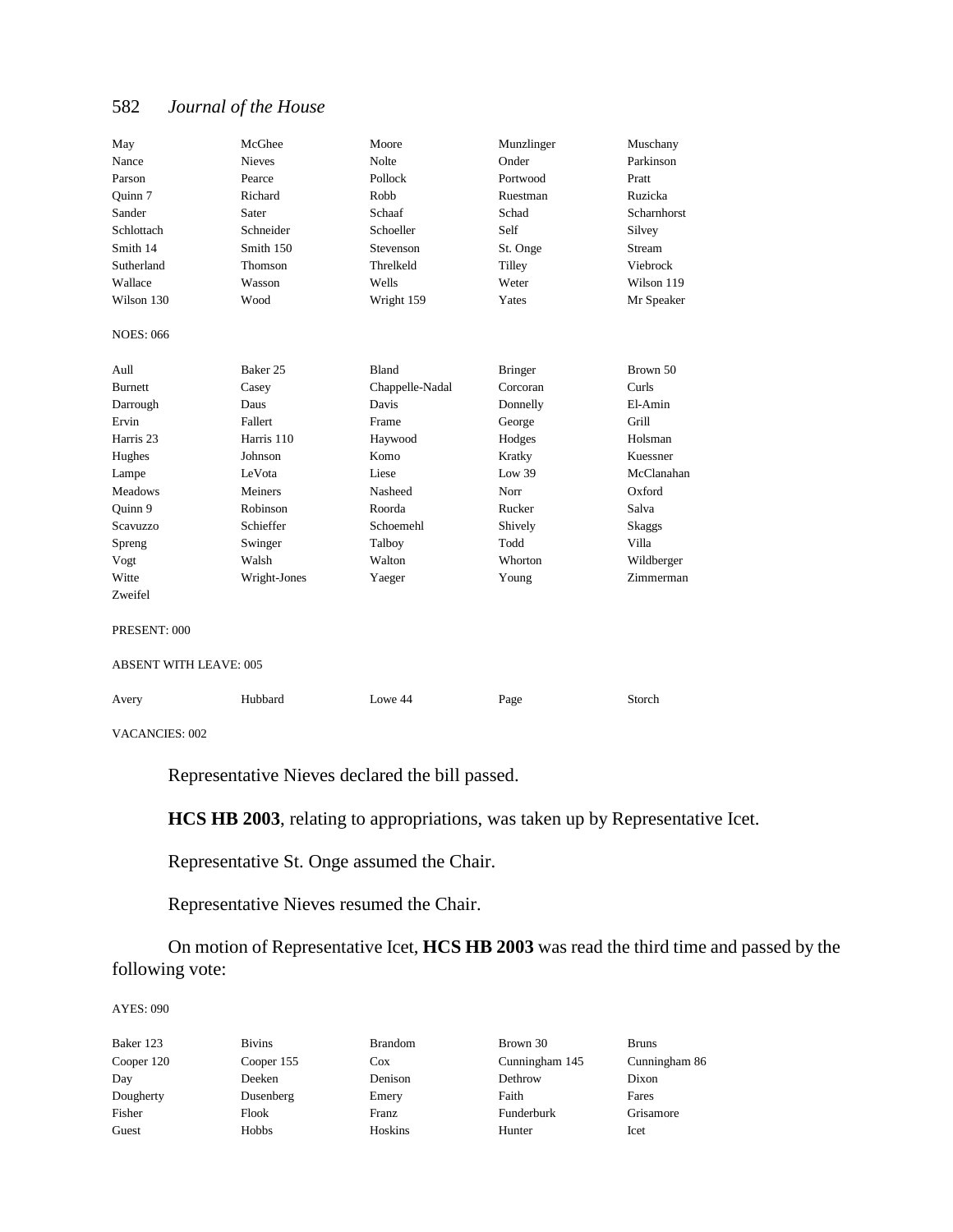| Jones 89                      | Jones 117     | Kasten          | Kelly          | Kingery         |
|-------------------------------|---------------|-----------------|----------------|-----------------|
| Kraus                         | Lembke        | Lipke           | Loehner        | Marsh           |
| May                           | McGhee        | Moore           | Munzlinger     | Muschany        |
| Nance                         | <b>Nieves</b> | <b>Nolte</b>    | Onder          | Parkinson       |
| Parson                        | Pearce        | Pollock         | Portwood       | Pratt           |
| Quinn 7                       | Richard       | Robb            | Roorda         | Ruestman        |
| Ruzicka                       | Sander        | Sater           | Schaaf         | Schad           |
| Scharnhorst                   | Schlottach    | Schneider       | Schoeller      | Self            |
| Silvey                        | Smith 14      | Smith 150       | Stevenson      | St. Onge        |
| Stream                        | Sutherland    | Thomson         | Tilley         | Viebrock        |
| Wallace                       | Wasson        | Wells           | Weter          | Wilson 119      |
| Wilson 130                    | Wood          | Wright 159      | Yates          | Mr Speaker      |
| <b>NOES: 066</b>              |               |                 |                |                 |
| Aull                          | Baker 25      | Bland           | <b>Bringer</b> | Brown 50        |
| <b>Burnett</b>                | Casey         | Chappelle-Nadal | Corcoran       | Curls           |
| Darrough                      | Daus          | Davis           | Donnelly       | El-Amin         |
| Ervin                         | Fallert       | Frame           | George         | Grill           |
| Harris <sub>23</sub>          | Harris 110    | Haywood         | Hodges         | Holsman         |
| Hughes                        | Johnson       | Komo            | Kratky         | Kuessner        |
| Lampe                         | LeVota        | Liese           | Low 39         | McClanahan      |
| <b>Meadows</b>                | Meiners       | Nasheed         | Norr           | Oxford          |
| Page                          | Ouinn 9       | Robinson        | Rucker         | <b>Scavuzzo</b> |
| Schieffer                     | Schoemehl     | Shively         | <b>Skaggs</b>  | Spreng          |
| Swinger                       | Talboy        | Threlkeld       | Todd           | Villa           |
| Vogt                          | Walsh         | Walton          | Whorton        | Wildberger      |
| Witte                         | Wright-Jones  | Yaeger          | Young          | Zimmerman       |
| Zweifel                       |               |                 |                |                 |
| PRESENT: 000                  |               |                 |                |                 |
| <b>ABSENT WITH LEAVE: 005</b> |               |                 |                |                 |
| Avery                         | Hubbard       | Lowe 44         | Salva          | Storch          |

VACANCIES: 002

Representative Nieves declared the bill passed.

**HB 2004**, relating to appropriations, was taken up by Representative Icet.

On motion of Representative Icet, **HB 2004** was read the third time and passed by the following vote:

| Baker 25   | Baker 123  | <b>Bivins</b> | <b>Brandom</b> | Brown 30      |
|------------|------------|---------------|----------------|---------------|
| Bruns      | Cooper 155 | $\cos$        | Cunningham 145 | Cunningham 86 |
| Davis      | Day        | Deeken        | Denison        | Dethrow       |
| Dixon      | Dusenberg  | El-Amin       | Emery          | Faith         |
| Fallert    | Fares      | Fisher        | Flook          | Franz         |
| Funderburk | Grisamore  | Guest         | Hobbs          | Hoskins       |
| Icet       | Jones 89   | Jones $117$   | Kasten         | Kelly         |
| Kingery    | Kraus      | Kuessner      | Lembke         | Lipke         |
| Loehner    | Marsh      | May           | McGhee         | Meiners       |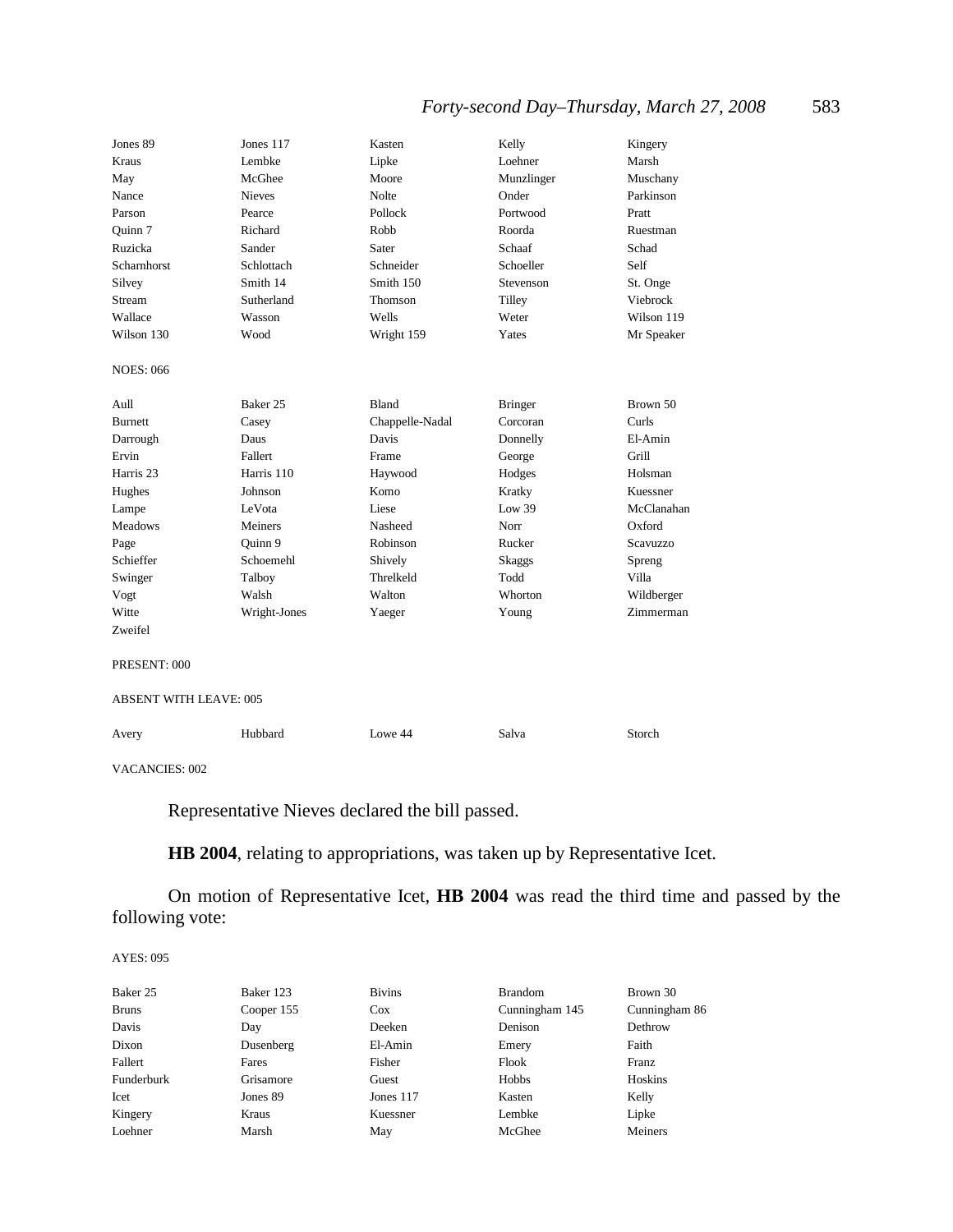| Moore                         | Munzlinger           | Muschany       | Nance     | Nasheed        |
|-------------------------------|----------------------|----------------|-----------|----------------|
| <b>Nieves</b>                 | Nolte                | Onder          | Parkinson | Parson         |
| Pearce                        | Pollock              | Pratt          | Ouinn 7   | Richard        |
| Robb                          | Robinson             | Rucker         | Ruestman  | Ruzicka        |
| Sander                        | Sater                | Schaaf         | Schad     | Scharnhorst    |
| Schlottach                    | Schneider            | Schoeller      | Self      | Silvey         |
| Smith 14                      | Smith 150            | Stevenson      | St. Onge  | Stream         |
| Sutherland                    | Thomson              | Threlkeld      | Tilley    | Viebrock       |
| Wallace                       | Wasson               | Wells          | Weter     | Wilson 119     |
| Wilson 130                    | Wood                 | Wright 159     | Yates     | Mr Speaker     |
| <b>NOES: 059</b>              |                      |                |           |                |
| Aull                          | <b>Bland</b>         | <b>Bringer</b> | Brown 50  | <b>Burnett</b> |
| Casey                         | Chappelle-Nadal      | Corcoran       | Curls     | Darrough       |
| Daus                          | Donnelly             | Ervin          | Frame     | George         |
| Grill                         | Harris <sub>23</sub> | Harris 110     | Haywood   | Hodges         |
| Holsman                       | Hughes               | Johnson        | Komo      | Kratky         |
| Lampe                         | LeVota               | Liese          | Low 39    | McClanahan     |
| <b>Meadows</b>                | Norr                 | Oxford         | Page      | Portwood       |
| Quinn 9                       | Roorda               | Salva          | Scavuzzo  | Schieffer      |
| Schoemehl                     | Shively              | <b>Skaggs</b>  | Spreng    | Swinger        |
| Talboy                        | Todd                 | Villa          | Vogt      | Walsh          |
| Walton                        | Whorton              | Wildberger     | Witte     | Wright-Jones   |
| Yaeger                        | Young                | Zimmerman      | Zweifel   |                |
| PRESENT: 000                  |                      |                |           |                |
| <b>ABSENT WITH LEAVE: 007</b> |                      |                |           |                |
| Avery                         | Cooper 120           | Dougherty      | Hubbard   | Hunter         |
| Lowe 44                       | Storch               |                |           |                |
|                               |                      |                |           |                |

VACANCIES: 002

Representative Nieves declared the bill passed.

**HCS HB 2005**, relating to appropriations, was taken up by Representative Icet.

# On motion of Representative Icet, **HCS HB 2005** was read the third time and passed by the following vote:

| <b>Bivins</b> | <b>Bland</b> | <b>Brandom</b> | Brown 30       |
|---------------|--------------|----------------|----------------|
| Casey         | Cooper 120   | Corcoran       | $\cos$         |
| Cunningham 86 | Curls        | Day            | Deeken         |
| Dethrow       | Dixon        | Dougherty      | El-Amin        |
| Faith         | Fallert      | Fares          | Fisher         |
| Franz         | Funderburk   | Grill          | Grisamore      |
| Haywood       | Hobbs        | Hodges         | Hoskins        |
| Johnson       | Jones 89     | Jones 117      | Kasten         |
| Kingery       | Kratky       | Lembke         | Lipke          |
| Marsh         | May          | McGhee         | <b>Meadows</b> |
| Moore         | Munzlinger   | Muschany       | Nance          |
| Nolte         | Onder        | Parkinson      | Parson         |
|               |              |                |                |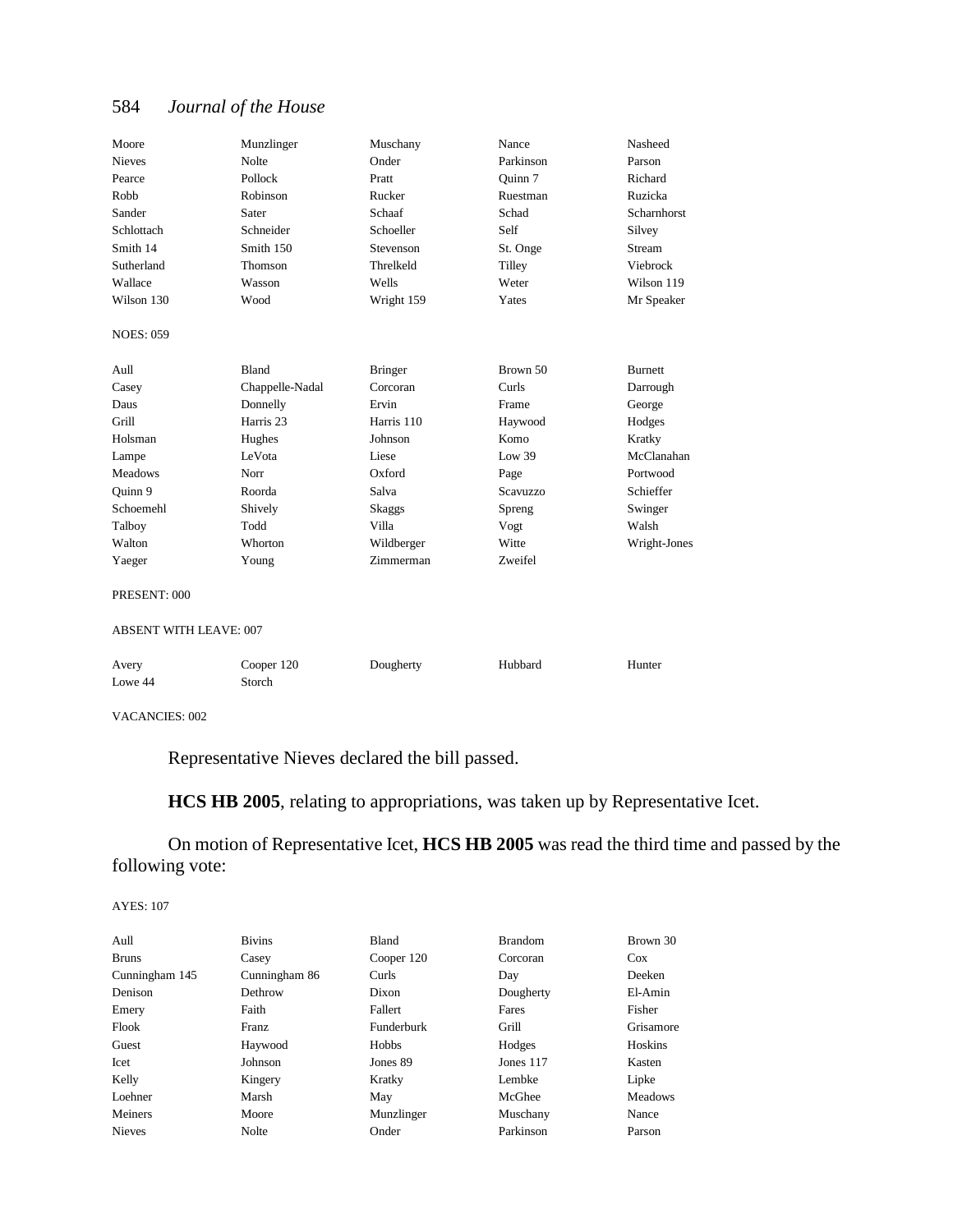| Pearce                        | Pollock            | Quinn 7        | Quinn 9    | Richard        |
|-------------------------------|--------------------|----------------|------------|----------------|
| Robb                          | Robinson           | Rucker         | Ruestman   | Ruzicka        |
| Salva                         | Sander             | Sater          | Scavuzzo   | Schaaf         |
| Schad                         | <b>Scharnhorst</b> | Schlottach     | Schneider  | Schoeller      |
| Self                          | Silvey             | Smith 14       | Smith 150  | Spreng         |
| Stevenson                     | St. Onge           | Stream         | Sutherland | Thomson        |
| Threlkeld                     | Tilley             | Todd           | Viebrock   | Villa          |
| Wallace                       | Wasson             | Wells          | Weter      | Whorton        |
| Wildberger                    | Wilson 119         | Wilson 130     | Wood       | Wright 159     |
| Zweifel                       | Mr Speaker         |                |            |                |
| <b>NOES: 049</b>              |                    |                |            |                |
|                               |                    |                |            |                |
| Baker 25                      | Baker 123          | <b>Bringer</b> | Brown 50   | <b>Burnett</b> |
| Chappelle-Nadal               | Cooper 155         | Darrough       | Daus       | Davis          |
| Donnelly                      | Dusenberg          | Ervin          | Frame      | George         |
| Harris 23                     | Harris 110         | Holsman        | Hughes     | Komo           |
| Kraus                         | Kuessner           | Lampe          | LeVota     | Liese          |
| Low 39                        | McClanahan         | Nasheed        | Norr       | Oxford         |
| Page                          | Portwood           | Pratt          | Roorda     | Schieffer      |
| Schoemehl                     | Shively            | <b>Skaggs</b>  | Swinger    | Talboy         |
| Vogt                          | Walsh              | Walton         | Witte      | Wright-Jones   |
| Yaeger                        | Yates              | Young          | Zimmerman  |                |
| PRESENT: 000                  |                    |                |            |                |
| <b>ABSENT WITH LEAVE: 005</b> |                    |                |            |                |
| Avery                         | Hubbard            | Hunter         | Lowe 44    | Storch         |

VACANCIES: 002

Representative Nieves declared the bill passed.

**HCS HB 2006**, relating to appropriations, was taken up by Representative Icet.

On motion of Representative Icet, **HCS HB 2006** was read the third time and passed by the following vote:

| Aull            | Baker 25     | <b>Bivins</b>  | Bland          | <b>Brandom</b> |
|-----------------|--------------|----------------|----------------|----------------|
| <b>Bringer</b>  | Brown 30     | Brown 50       | <b>Bruns</b>   | Casey          |
| Chappelle-Nadal | Corcoran     | $\cos$         | Cunningham 145 | Cunningham 86  |
| Curls           | Darrough     | Daus           | Davis          | Day            |
| Deeken          | Denison      | Dethrow        | Dixon          | Donnelly       |
| Dougherty       | Dusenberg    | El-Amin        | Emery          | Faith          |
| Fallert         | Fares        | Fisher         | Franz          | Funderburk     |
| George          | Grill        | Grisamore      | Guest          | Harris 23      |
| Harris 110      | <b>Hobbs</b> | Hodges         | Holsman        | <b>Hoskins</b> |
| Icet            | Johnson      | Jones 89       | Jones 117      | Kelly          |
| Kingery         | Kratky       | Kraus          | Kuessner       | Lembke         |
| LeVota          | Lipke        | Loehner        | Marsh          | May            |
| McClanahan      | McGhee       | <b>Meadows</b> | Meiners        | Moore          |
| Munzlinger      | Muschany     | Nance          | Nasheed        | <b>Nieves</b>  |
| Nolte           | Onder        | Page           | Parkinson      | Parson         |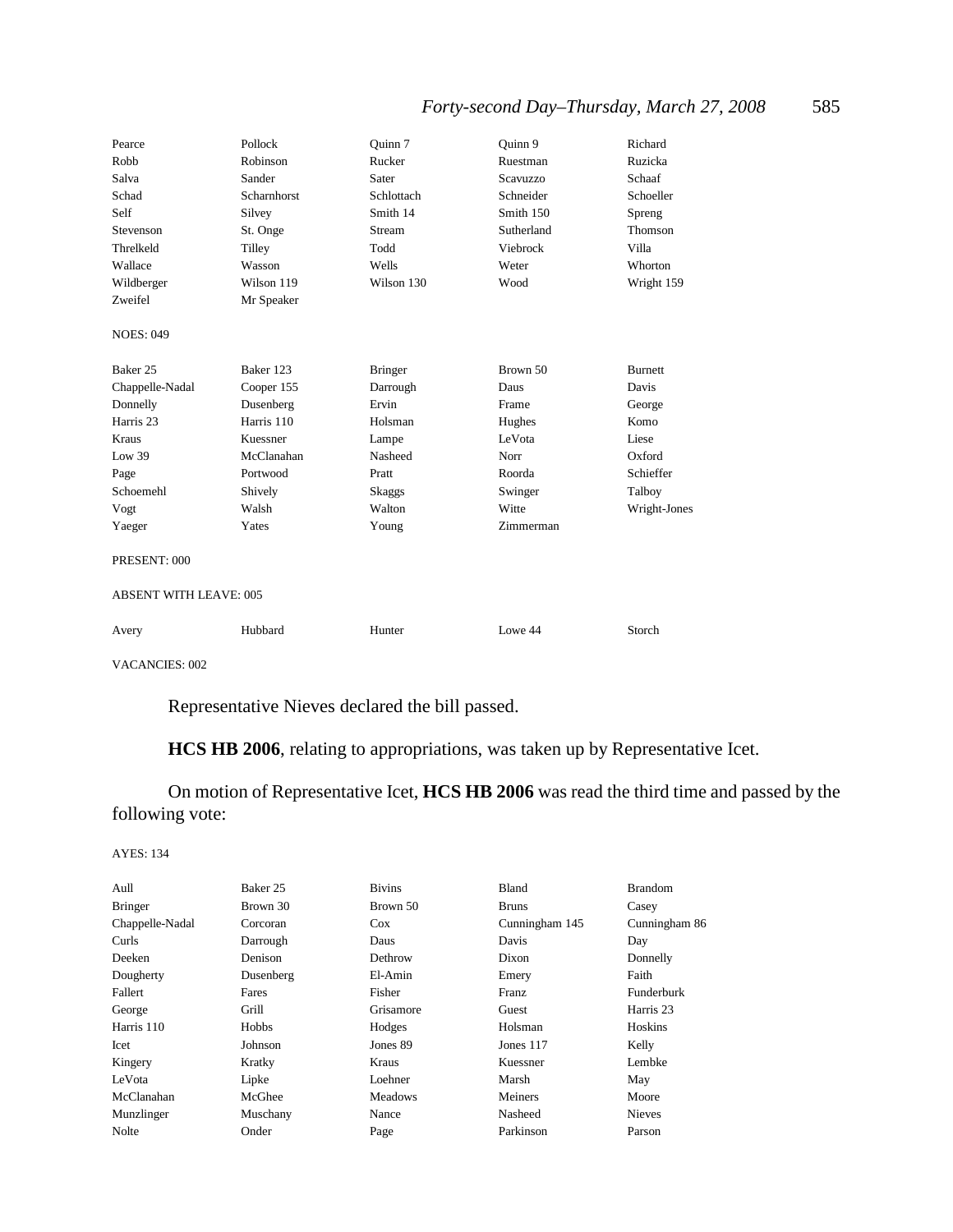| Pearce                 | Pollock        | Pratt        | Ouinn 7     | Quinn 9    |
|------------------------|----------------|--------------|-------------|------------|
| Richard                | Robb           | Robinson     | Roorda      | Rucker     |
| Ruestman               | Ruzicka        | Salva        | Sander      | Sater      |
| Scavuzzo               | Schaaf         | Schad        | Scharnhorst | Schieffer  |
| Schlottach             | Schneider      | Schoeller    | Schoemehl   | Self       |
| Shively                | Silvey         | Smith 14     | Smith 150   | Spreng     |
| Stevenson              | St. Onge       | Stream       | Sutherland  | Thomson    |
| Threlkeld              | Tilley         | Todd         | Viebrock    | Villa      |
| Wallace                | Walsh          | Walton       | Wasson      | Wells      |
| Weter                  | Whorton        | Wildberger   | Wilson 119  | Wilson 130 |
| Wood                   | Wright 159     | Wright-Jones | Yaeger      | Yates      |
| Young                  | Zimmerman      | Zweifel      | Mr Speaker  |            |
| <b>NOES: 015</b>       |                |              |             |            |
| Baker 123              | <b>Burnett</b> | Ervin        | Flook       | Frame      |
| Kasten                 | Komo           | Lampe        | Low $39$    | Norr       |
| Oxford                 | Portwood       | Skaggs       | Talboy      | Vogt       |
| PRESENT: 002           |                |              |             |            |
| Swinger                | Witte          |              |             |            |
| ABSENT WITH LEAVE: 010 |                |              |             |            |
| Avery                  | Cooper 120     | Cooper 155   | Haywood     | Hubbard    |
| Hughes                 | Hunter         | Liese        | Lowe 44     | Storch     |

VACANCIES: 002

Representative Nieves declared the bill passed.

Speaker Jetton resumed the Chair.

**HCS HB 2007**, relating to appropriations, was taken up by Representative Icet.

On motion of Representative Icet, **HCS HB 2007** was read the third time and passed by the following vote:

| <b>Bivins</b> | <b>Brandom</b> | <b>Bruns</b>  | Cooper 120 | Cooper 155 |
|---------------|----------------|---------------|------------|------------|
| $\cos$        | Cunningham 145 | Cunningham 86 | Day        | Deeken     |
| Denison       | Dethrow        | Dixon         | Dougherty  | Emery      |
| Faith         | Fares          | Fisher        | Flook      | Franz      |
| Funderburk    | Grisamore      | Guest         | Hobbs      | Hoskins    |
| Hunter        | Icet           | Jones 89      | Jones 117  | Kasten     |
| Kelly         | Kingery        | Lembke        | Loehner    | Marsh      |
| May           | McGhee         | Moore         | Munzlinger | Nance      |
| <b>Nieves</b> | Nolte          | Onder         | Parson     | Pearce     |
| Pollock       | Portwood       | Pratt         | Ouinn 7    | Richard    |
| Robb          | Ruestman       | Ruzicka       | Sater      | Schaaf     |
| Schad         | Scharnhorst    | Schlottach    | Schneider  | Schoeller  |
| Self          | Silvey         | Smith 14      | Smith 150  | Stevenson  |
| St. Onge      | Stream         | Sutherland    | Thomson    | Threlkeld  |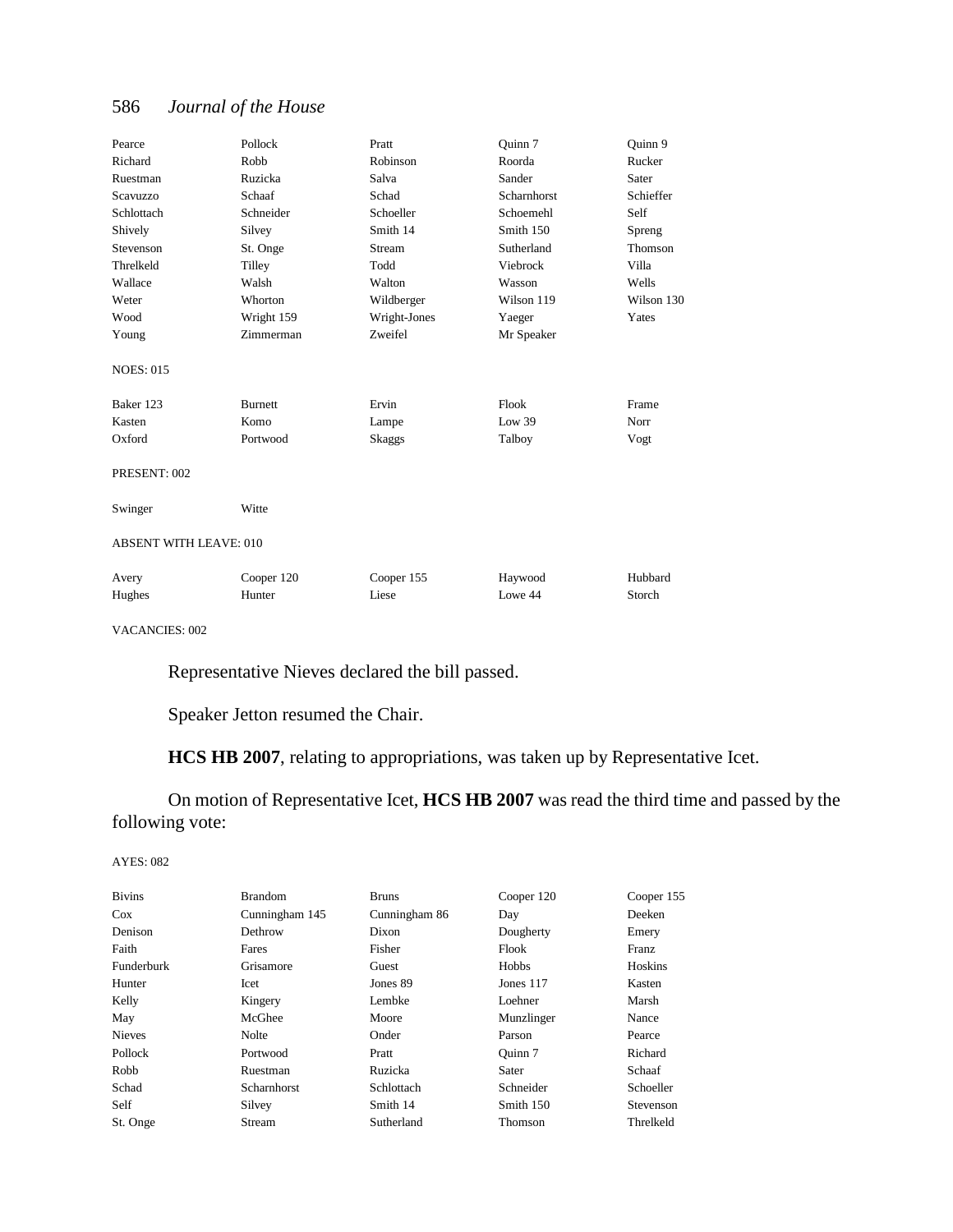| Tilley<br>Wells<br>Wright 159 | Viebrock<br>Weter<br>Mr Speaker | Wallace<br>Wilson 119 | Walton<br>Wilson 130 | Wasson<br>Wood |
|-------------------------------|---------------------------------|-----------------------|----------------------|----------------|
| <b>NOES: 070</b>              |                                 |                       |                      |                |
| Aull                          | Baker 25                        | Baker 123             | Bland                | <b>Bringer</b> |
| Brown 30                      | Brown 50                        | <b>Burnett</b>        | Casey                | Corcoran       |
| Curls                         | Darrough                        | Daus                  | Davis                | Donnelly       |
| Dusenberg                     | El-Amin                         | Ervin                 | Fallert              | Frame          |
| George                        | Harris 23                       | Harris 110            | Haywood              | Hodges         |
| Holsman                       | Johnson                         | Komo                  | Kratky               | Kraus          |
| Kuessner                      | Lampe                           | LeVota                | Liese                | Lipke          |
| Low 39                        | <b>Meadows</b>                  | Meiners               | Muschany             | Nasheed        |
| Norr                          | Oxford                          | Page                  | Quinn 9              | Robinson       |
| Roorda                        | Rucker                          | Salva                 | Sander               | Scavuzzo       |
| Schieffer                     | Schoemehl                       | Shively               | Skaggs               | Spreng         |
| Swinger                       | Talboy                          | Todd                  | Villa                | Vogt           |
| Walsh                         | Whorton                         | Wildberger            | Witte                | Wright-Jones   |
| Yaeger                        | Yates                           | Young                 | Zimmerman            | Zweifel        |

#### PRESENT: 000

#### ABSENT WITH LEAVE: 009

| Avery   | Chappelle-Nadal | Grill     | Hubbard | Hughes |
|---------|-----------------|-----------|---------|--------|
| Lowe 44 | McClanahan      | Parkinson | Storch  |        |

VACANCIES: 002

Speaker Jetton declared the bill passed.

**HCS HB 2008**, relating to appropriations, was taken up by Representative Icet.

On motion of Representative Icet, **HCS HB 2008** was read the third time and passed by the following vote:

| Aull           | Baker 25       | Baker 123      | <b>Bivins</b> | Bland         |
|----------------|----------------|----------------|---------------|---------------|
| <b>Brandom</b> | <b>Bringer</b> | Brown 30       | Brown 50      | <b>Bruns</b>  |
| <b>Burnett</b> | Casey          | Cooper 120     | Cooper 155    | Corcoran      |
| $\cos$         | Cunningham 145 | Cunningham 86  | Curls         | Darrough      |
| Daus           | Davis          | Day            | Deeken        | Denison       |
| Dethrow        | Dixon          | Donnelly       | Dougherty     | Dusenberg     |
| El-Amin        | Emery          | Faith          | Fallert       | Fares         |
| Fisher         | Flook          | Frame          | Franz         | Funderburk    |
| George         | Grisamore      | Guest          | Harris 23     | Harris 110    |
| Haywood        | Hobbs          | Hodges         | Holsman       | Hoskins       |
| Hunter         | Icet           | Johnson        | Jones 89      | Jones 117     |
| Kasten         | Kelly          | Kingery        | Kratky        | Kraus         |
| Kuessner       | Lampe          | Lembke         | LeVota        | Liese         |
| Lipke          | Loehner        | Low 39         | Marsh         | May           |
| McClanahan     | McGhee         | <b>Meadows</b> | Meiners       | Moore         |
| Munzlinger     | Muschany       | Nance          | Nasheed       | <b>Nieves</b> |
| Nolte          | Norr           | Onder          | Oxford        | Page          |
|                |                |                |               |               |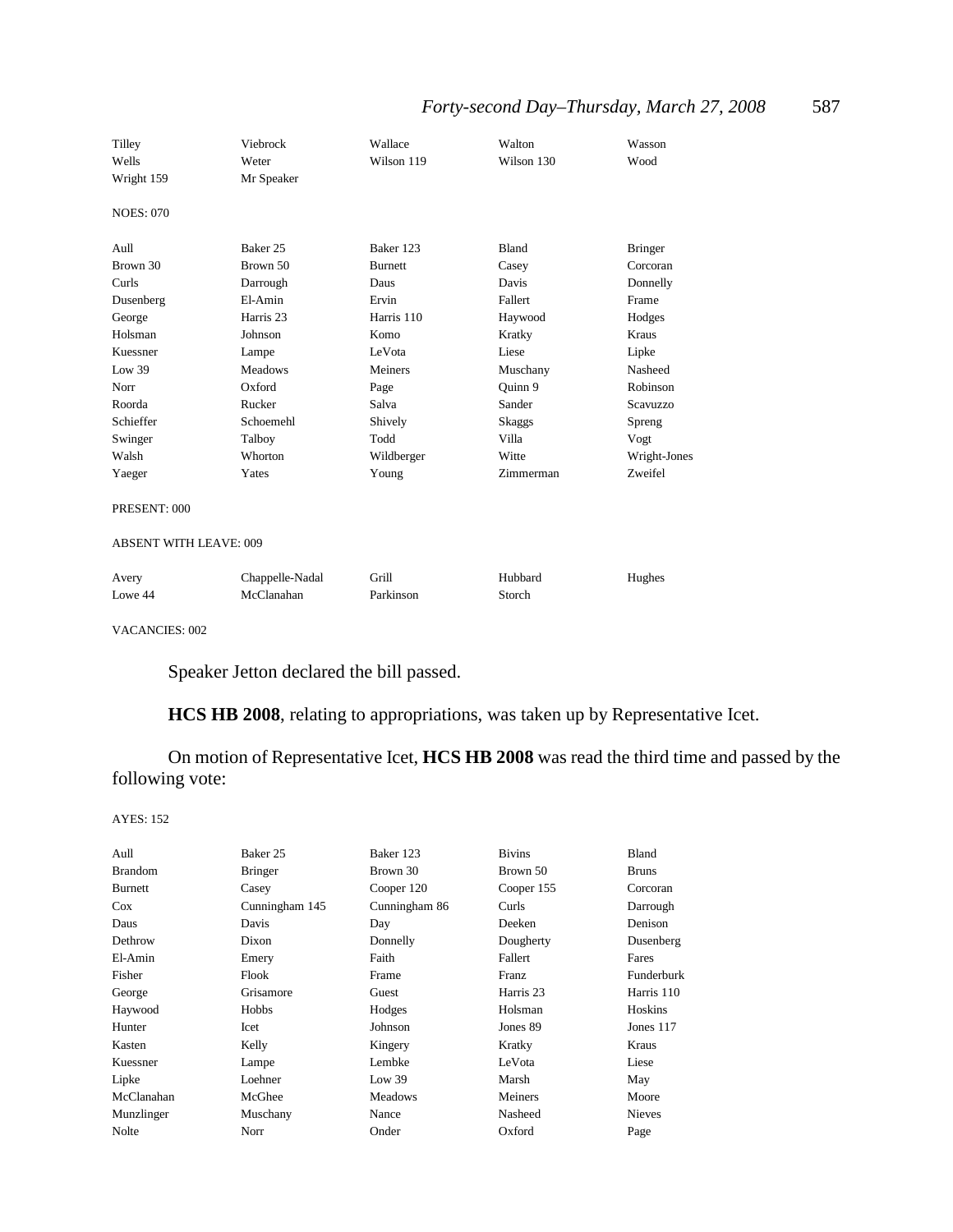| Parkinson                     | Parson          | Pearce     | Pollock    | Portwood   |
|-------------------------------|-----------------|------------|------------|------------|
| Pratt                         | Quinn 7         | Quinn 9    | Richard    | Robb       |
| Robinson                      | Roorda          | Rucker     | Ruestman   | Ruzicka    |
| Salva                         | Sander          | Sater      | Scavuzzo   | Schaaf     |
| Schad                         | Scharnhorst     | Schieffer  | Schlottach | Schneider  |
| Schoeller                     | Schoemehl       | Self       | Shively    | Silvey     |
| Skaggs                        | Smith 14        | Smith 150  | Spreng     | Stevenson  |
| St. Onge                      | Stream          | Sutherland | Swinger    | Talboy     |
| Thomson                       | Threlkeld       | Tilley     | Todd       | Viebrock   |
| Villa                         | Vogt            | Wallace    | Walsh      | Walton     |
| Wasson                        | Wells           | Weter      | Whorton    | Wildberger |
| Wilson 119                    | Wilson 130      | Witte      | Wood       | Wright 159 |
| Wright-Jones                  | Yaeger          | Yates      | Young      | Zimmerman  |
| Zweifel                       | Mr Speaker      |            |            |            |
| <b>NOES: 002</b>              |                 |            |            |            |
| Ervin                         | Komo            |            |            |            |
| PRESENT: 000                  |                 |            |            |            |
| <b>ABSENT WITH LEAVE: 007</b> |                 |            |            |            |
| Avery                         | Chappelle-Nadal | Grill      | Hubbard    | Hughes     |
| Lowe 44                       | Storch          |            |            |            |

VACANCIES: 002

Speaker Jetton declared the bill passed.

**HCS HB 2009**, relating to appropriations, was taken up by Representative Icet.

On motion of Representative Icet, **HCS HB 2009** was read the third time and passed by the following vote:

| Aull           | Baker 25   | <b>Bivins</b> | Bland      | <b>Brandom</b> |
|----------------|------------|---------------|------------|----------------|
| Brown 30       | Brown 50   | <b>Bruns</b>  | Burnett    | Casey          |
| Cooper 120     | Cooper 155 | Corcoran      | $\cos$     | Cunningham 145 |
| Cunningham 86  | Darrough   | Day           | Deeken     | Denison        |
| Dethrow        | Dixon      | Donnelly      | Dougherty  | Dusenberg      |
| Emery          | Faith      | Fallert       | Fares      | Fisher         |
| Flook          | Frame      | Franz         | Funderburk | George         |
| Grisamore      | Guest      | Harris 23     | Harris 110 | Haywood        |
| Hobbs          | Hodges     | Holsman       | Hoskins    | Hunter         |
| Icet           | Johnson    | Jones 89      | Jones 117  | Kasten         |
| Kelly          | Kingery    | Kratky        | Kraus      | Kuessner       |
| Lampe          | Lembke     | Liese         | Lipke      | Loehner        |
| Low 39         | Marsh      | May           | McClanahan | McGhee         |
| <b>Meadows</b> | Meiners    | Moore         | Munzlinger | Muschany       |
| Nance          | Nasheed    | <b>Nieves</b> | Nolte      | Norr           |
| Onder          | Page       | Parkinson     | Parson     | Pearce         |
| Pollock        | Portwood   | Pratt         | Quinn 7    | Ouinn 9        |
| Richard        | Robb       | Robinson      | Roorda     | Rucker         |
| Ruestman       | Ruzicka    | Salva         | Sander     | Sater          |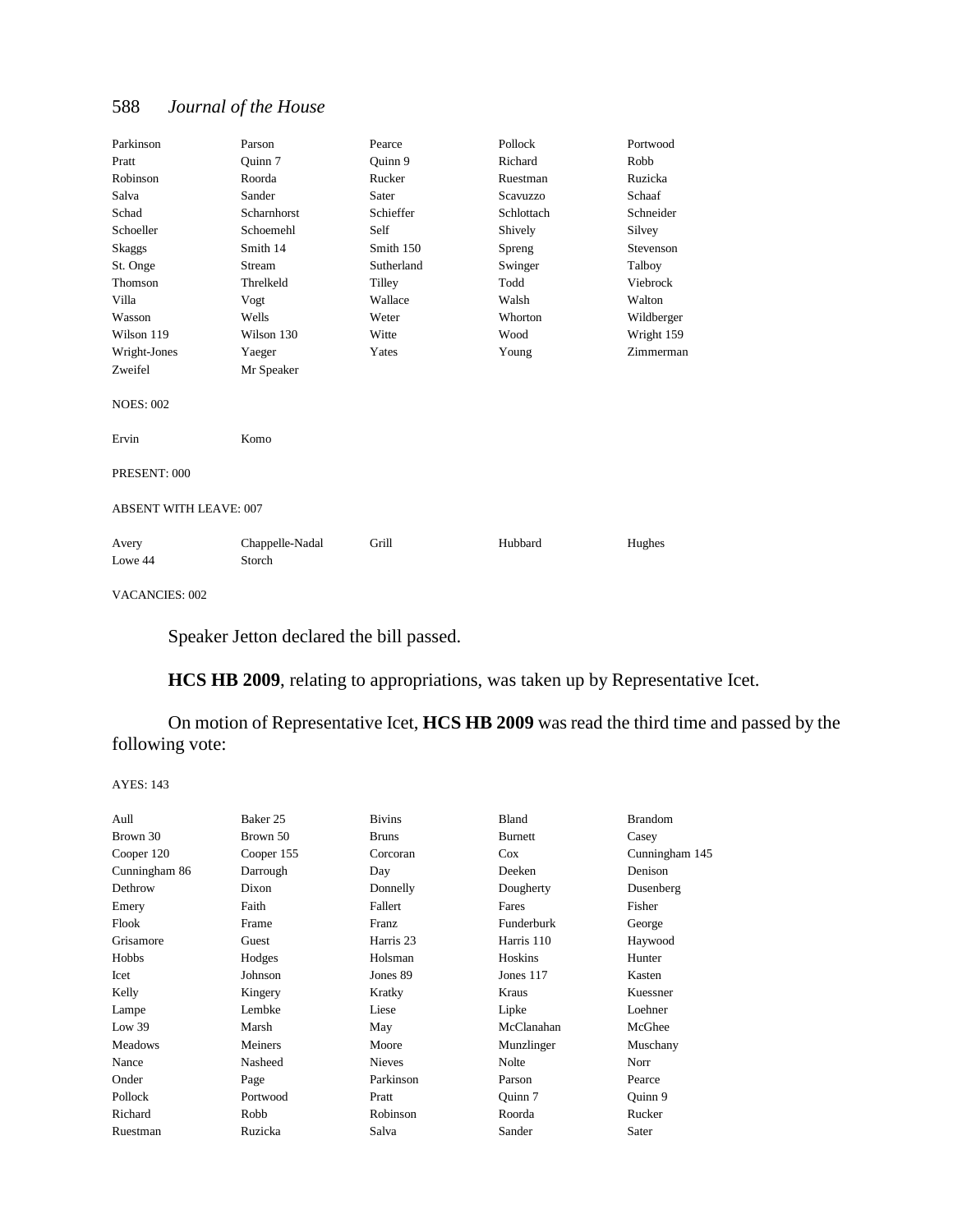| Scavuzzo                      | Schaaf          | Schad         | Scharnhorst | Schieffer  |  |
|-------------------------------|-----------------|---------------|-------------|------------|--|
| Schlottach                    | Schneider       | Schoeller     | Schoemehl   | Self       |  |
| Shively                       | Silvey          | <b>Skaggs</b> | Smith 14    | Smith 150  |  |
| Spreng                        | Stevenson       | St. Onge      | Stream      | Sutherland |  |
| Swinger                       | Talboy          | Thomson       | Threlkeld   | Tilley     |  |
| Todd                          | Viebrock        | Villa         | Vogt        | Wallace    |  |
| Walsh                         | Walton          | Wasson        | Wells       | Weter      |  |
| Whorton                       | Wildberger      | Wilson 119    | Wilson 130  | Witte      |  |
| Wood                          | Wright 159      | Wright-Jones  | Yaeger      | Yates      |  |
| Young                         | Zweifel         | Mr Speaker    |             |            |  |
| <b>NOES: 007</b><br>Baker 123 | <b>Bringer</b>  | Daus          | Davis       | Ervin      |  |
| Komo                          | Oxford          |               |             |            |  |
| PRESENT: 000                  |                 |               |             |            |  |
| <b>ABSENT WITH LEAVE: 011</b> |                 |               |             |            |  |
| Avery                         | Chappelle-Nadal | Curls         | El-Amin     | Grill      |  |
| Hubbard                       | Hughes          | LeVota        | Lowe 44     | Storch     |  |
| Zimmerman                     |                 |               |             |            |  |

#### VACANCIES: 002

Speaker Jetton declared the bill passed.

**HCS HB 2010**, relating to appropriations, was taken up by Representative Icet.

Representative Brandom assumed the Chair.

On motion of Representative Icet, **HCS HB 2010** was read the third time and passed by the following vote:

| <b>Bivins</b> | <b>Brandom</b> | Brown 30       | <b>Bruns</b>  | Cooper 120    |
|---------------|----------------|----------------|---------------|---------------|
| Cooper 155    | $\cos$         | Cunningham 145 | Cunningham 86 | Day           |
| Deeken        | Denison        | Dethrow        | Dixon         | Dougherty     |
| Dusenberg     | Emery          | Faith          | Fares         | Fisher        |
| Flook         | Franz          | Funderburk     | Grisamore     | Guest         |
| Hobbs         | Hunter         | Icet           | Jones 89      | Jones 117     |
| Kasten        | Kelly          | Kingery        | Kraus         | Lembke        |
| Lipke         | Loehner        | Marsh          | May           | McGhee        |
| Moore         | Munzlinger     | Muschany       | Nance         | <b>Nieves</b> |
| Nolte         | Onder          | Parkinson      | Parson        | Pearce        |
| Pollock       | Pratt          | Ouinn 7        | Richard       | Robb          |
| Ruestman      | Ruzicka        | Sander         | Sater         | Schaaf        |
| Schad         | Scharnhorst    | Schlottach     | Schneider     | Schoeller     |
| Self          | Silvey         | Smith 14       | Smith 150     | Stevenson     |
| St. Onge      | Stream         | Sutherland     | Thomson       | Threlkeld     |
| Tilley        | Viebrock       | Wallace        | Wasson        | Wells         |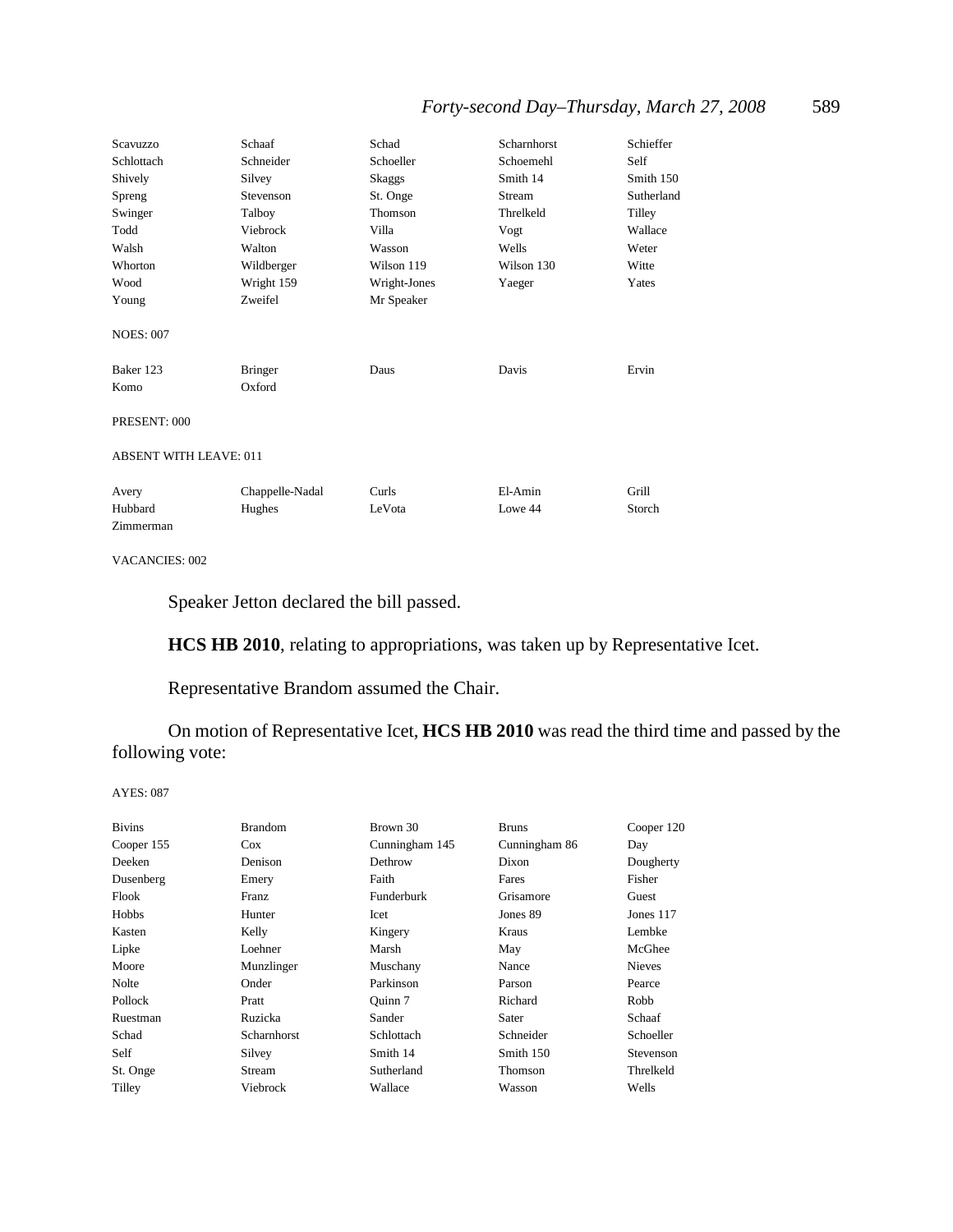| Weter                         | Wilson 119     | Wilson 130 | Wood            | Wright 159     |
|-------------------------------|----------------|------------|-----------------|----------------|
| Yates                         | Mr Speaker     |            |                 |                |
|                               |                |            |                 |                |
| <b>NOES: 066</b>              |                |            |                 |                |
| Aull                          | Baker 25       | Baker 123  | <b>Bland</b>    | <b>Bringer</b> |
| Brown 50                      | <b>Burnett</b> | Casey      | Chappelle-Nadal | Corcoran       |
| Curls                         | Darrough       | Daus       | Davis           | Donnelly       |
| El-Amin                       | Ervin          | Fallert    | Frame           | George         |
| Harris 23                     | Harris 110     | Haywood    | Hodges          | Holsman        |
| Hoskins                       | Hughes         | Johnson    | Komo            | Kratky         |
| Kuessner                      | Lampe          | LeVota     | Liese           | Low 39         |
| McClanahan                    | <b>Meadows</b> | Meiners    | Nasheed         | Norr           |
| Oxford                        | Page           | Portwood   | Ouinn 9         | Robinson       |
| Roorda                        | Rucker         | Scavuzzo   | Schieffer       | Schoemehl      |
| Shively                       | Skaggs         | Spreng     | Talboy          | Todd           |
| Villa                         | Vogt           | Walsh      | Walton          | Whorton        |
| Witte                         | Wright-Jones   | Yaeger     | Young           | Zimmerman      |
| Zweifel                       |                |            |                 |                |
|                               |                |            |                 |                |
| PRESENT: 001                  |                |            |                 |                |
|                               |                |            |                 |                |
| Swinger                       |                |            |                 |                |
|                               |                |            |                 |                |
| <b>ABSENT WITH LEAVE: 007</b> |                |            |                 |                |
|                               |                |            |                 |                |
| Avery                         | Grill          | Hubbard    | Lowe 44         | Salva          |
| Storch                        | Wildberger     |            |                 |                |

VACANCIES: 002

Representative Brandom declared the bill passed.

**HCS HB 2011**, relating to appropriations, was taken up by Representative Icet.

Speaker Jetton resumed the Chair.

Representative Brandom resumed the Chair.

On motion of Representative Icet, **HCS HB 2011** was read the third time and passed by the following vote:

| <b>Bivins</b> | <b>Brandom</b> | Brown 30          | <b>Bruns</b>  | Cooper 120    |
|---------------|----------------|-------------------|---------------|---------------|
| Cooper 155    | Cox            | Cunningham 145    | Cunningham 86 | Day           |
| Deeken        | Denison        | Dethrow           | Dixon         | Dougherty     |
| Dusenberg     | Emery          | Faith             | Fares         | Fisher        |
| Flook         | Franz          | <b>Funderburk</b> | Grisamore     | Guest         |
| Hobbs         | Hunter         | Icet              | Jones 89      | Jones $117$   |
| Kasten        | Kelly          | Kingery           | Kraus         | Lembke        |
| Lipke         | Loehner        | Marsh             | May           | McGhee        |
| Moore         | Munzlinger     | Muschany          | Nance         | <b>Nieves</b> |
| Nolte         | Onder          | Parkinson         | Parson        | Pearce        |
| Pollock       | Pratt          | Ouinn 7           | Richard       | Robb          |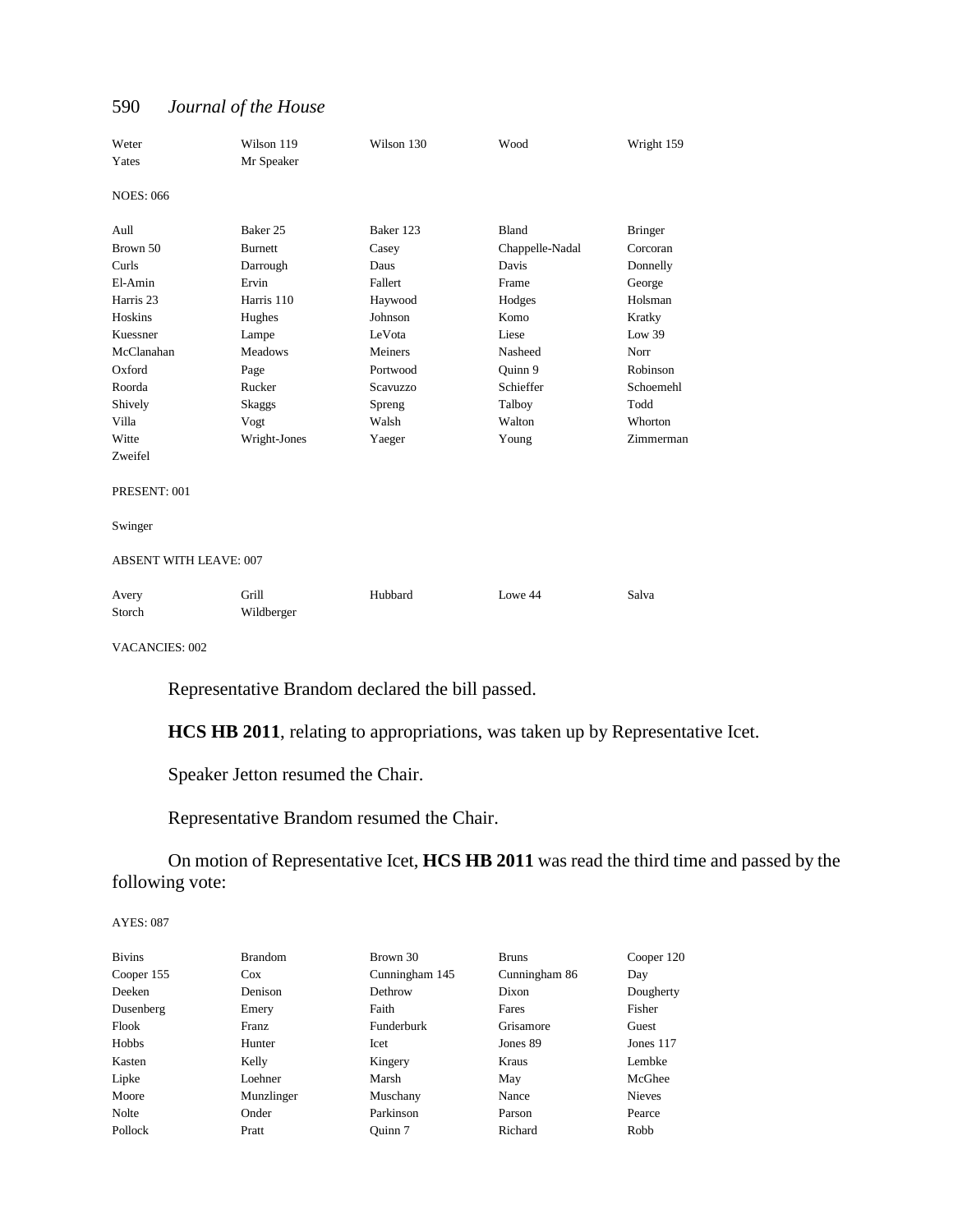| Ruestman         | Ruzicka     | Sander          | Sater          | Schaaf         |
|------------------|-------------|-----------------|----------------|----------------|
| Schad            | Scharnhorst | Schlottach      | Schneider      | Schoeller      |
| Self             | Silvey      | Smith 14        | Smith 150      | Stevenson      |
| St. Onge         | Stream      | Sutherland      | Thomson        | Threlkeld      |
| Tilley           | Viebrock    | Wallace         | Wasson         | Wells          |
| Weter            | Wilson 119  | Wilson 130      | Wood           | Wright 159     |
| Yates            | Mr Speaker  |                 |                |                |
| <b>NOES: 062</b> |             |                 |                |                |
| Aull             | Baker 25    | Baker 123       | <b>Bringer</b> | Brown 50       |
| <b>Burnett</b>   | Casey       | Chappelle-Nadal | Corcoran       | Curls          |
| Darrough         | Daus        | Davis           | Donnelly       | Ervin          |
| Fallert          | Frame       | George          | Harris 23      | Harris 110     |
| Haywood          | Hodges      | Holsman         | Hoskins        | Hughes         |
| Johnson          | Komo        | Kratky          | Kuessner       | Lampe          |
| LeVota           | Liese       | Low 39          | McClanahan     | <b>Meadows</b> |
| Meiners          | Nasheed     | Norr            | Oxford         | Page           |
| Portwood         | Ouinn 9     | Robinson        | Roorda         | Rucker         |
| Scavuzzo         | Schieffer   | Schoemehl       | Shively        | Skaggs         |
| Spreng           | Talboy      | Todd            | Villa          | Vogt           |
| Walsh            | Witte       | Wright-Jones    | Yaeger         | Young          |
| Zimmerman        | Zweifel     |                 |                |                |
| PRESENT: 001     |             |                 |                |                |

Swinger

#### ABSENT WITH LEAVE: 011

| Avery      | Bland | El-Amin | Grill  | Hubbard |
|------------|-------|---------|--------|---------|
| Lowe 44    | Salva | Storch  | Walton | Whorton |
| Wildberger |       |         |        |         |

VACANCIES: 002

Representative Brandom declared the bill passed.

Speaker Jetton resumed the Chair.

Representative Swinger assumed the Chair.

**HCS HB 2012**, relating to appropriations, was taken up by Representative Icet.

On motion of Representative Icet, **HCS HB 2012** was read the third time and passed by the following vote:

| Baker 123  | <b>Bivins</b> | <b>Brandom</b> | Brown 30       | <b>Bruns</b>  |
|------------|---------------|----------------|----------------|---------------|
| Cooper 120 | Cooper 155    | Cox            | Cunningham 145 | Cunningham 86 |
| Day        | Deeken        | Denison        | Dethrow        | Dixon         |
| Dougherty  | Dusenberg     | Emery          | Faith          | Fares         |
| Fisher     | Flook         | Franz          | Funderburk     | Grisamore     |
| Guest      | Hobbs         | Hunter         | Icet           | Jones 89      |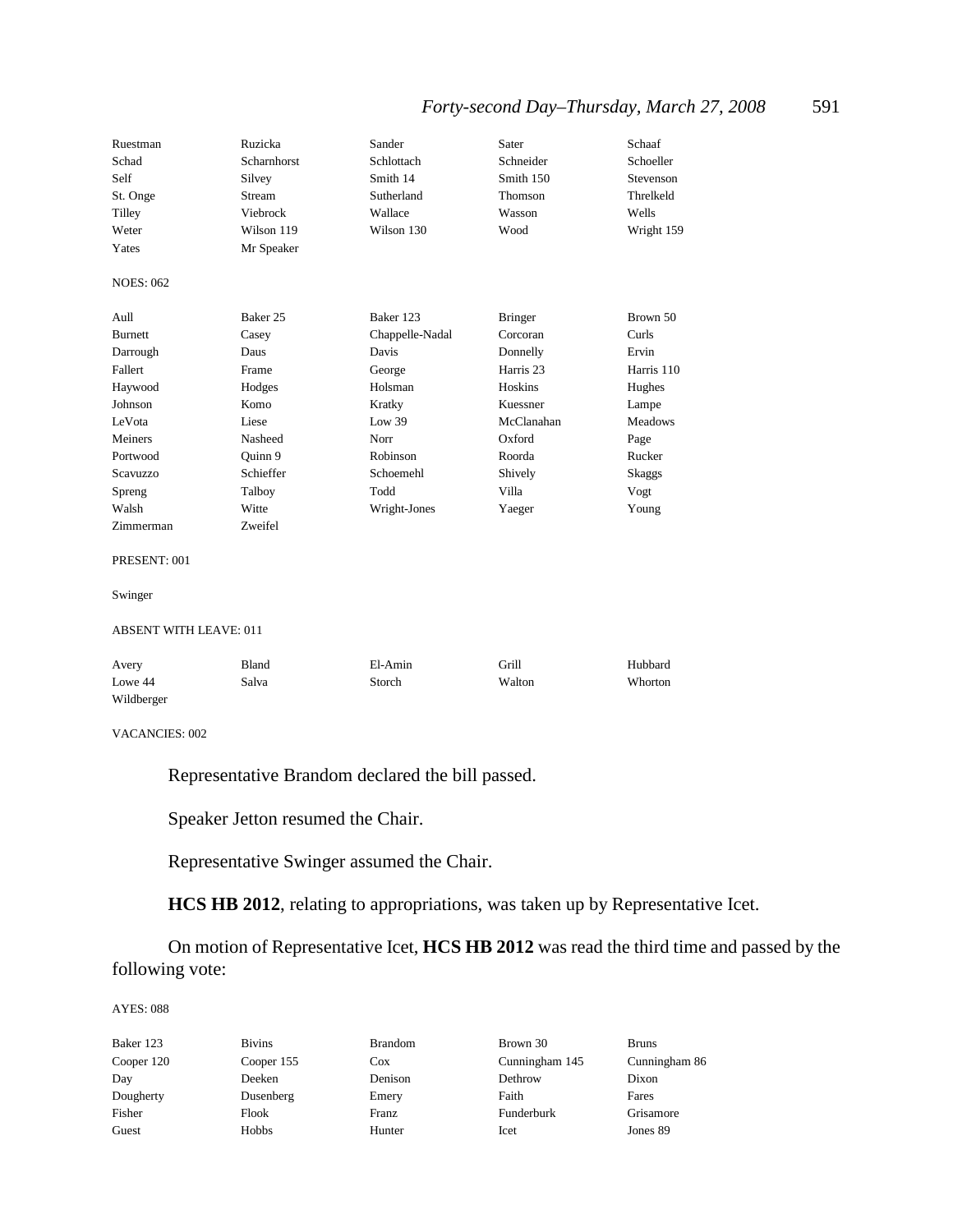| Jones 117                     | Kasten          | Kelly          | Kingery        | <b>Kraus</b>   |
|-------------------------------|-----------------|----------------|----------------|----------------|
| Lembke                        | Lipke           | Loehner        | Marsh          | May            |
| McGhee                        | Moore           | Munzlinger     | Muschany       | Nance          |
| <b>Nieves</b>                 | Nolte           | Onder          | Parkinson      | Parson         |
| Pearce                        | Pollock         | Pratt          | Ouinn 7        | Richard        |
| Robb                          | Ruestman        | Ruzicka        | Sander         | Sater          |
| Schaaf                        | Schad           | Scharnhorst    | Schlottach     | Schneider      |
| Schoeller                     | Self            | Silvey         | Smith 14       | Smith 150      |
| Stevenson                     | St. Onge        | Stream         | Sutherland     | Thomson        |
| Threlkeld                     | Tilley          | Viebrock       | Wallace        | Wasson         |
| Wells                         | Weter           | Wilson 119     | Wilson 130     | Wood           |
| Wright 159                    | Yates           | Mr Speaker     |                |                |
| <b>NOES: 060</b>              |                 |                |                |                |
| Aull                          | Baker 25        | <b>Bringer</b> | Brown 50       | <b>Burnett</b> |
| Casey                         | Chappelle-Nadal | Corcoran       | Curls          | Darrough       |
| Daus                          | Davis           | Donnelly       | Ervin          | Fallert        |
| Frame                         | George          | Harris 23      | Harris 110     | Haywood        |
| Hodges                        | Holsman         | Hoskins        | Hughes         | Johnson        |
| Komo                          | Kratky          | Kuessner       | Lampe          | LeVota         |
| Liese                         | Low 39          | McClanahan     | <b>Meadows</b> | Meiners        |
| Nasheed                       | Norr            | Oxford         | Page           | Portwood       |
| Robinson                      | Roorda          | Rucker         | Scavuzzo       | Schieffer      |
| Schoemehl                     | Shively         | Spreng         | Swinger        | Talboy         |
| Todd                          | Villa           | Vogt           | Walsh          | Witte          |
| Wright-Jones                  | Yaeger          | Young          | Zimmerman      | Zweifel        |
| PRESENT: 000                  |                 |                |                |                |
| <b>ABSENT WITH LEAVE: 013</b> |                 |                |                |                |
| Avery                         | <b>Bland</b>    | El-Amin        | Grill          | Hubbard        |
| Lowe 44                       | Quinn 9         | Salva          | <b>Skaggs</b>  | Storch         |
| Walton                        | Whorton         | Wildberger     |                |                |

#### VACANCIES: 002

Representative Swinger declared the bill passed.

**HCS HB 2013**, relating to appropriations, was taken up by Representative Icet.

Speaker Jetton resumed the Chair.

On motion of Representative Icet, **HCS HB 2013** was read the third time and passed by the following vote:

| Aull<br><b>Bruns</b> | Baker 123<br>Cooper 120 | <b>Bivins</b><br>Cooper 155 | <b>Brandom</b><br>Cox | Brown 30<br>Cunningham 145 |
|----------------------|-------------------------|-----------------------------|-----------------------|----------------------------|
| Cunningham 86        | Davis                   | Day                         | Deeken                | Denison                    |
| Dethrow              | Dixon                   | Dougherty                   | Dusenberg             | Emery                      |
| Faith                | Fares                   | Fisher                      | Flook                 | Frame                      |
| Franz                | Funderburk              | Grisamore                   | Guest                 | Harris 110                 |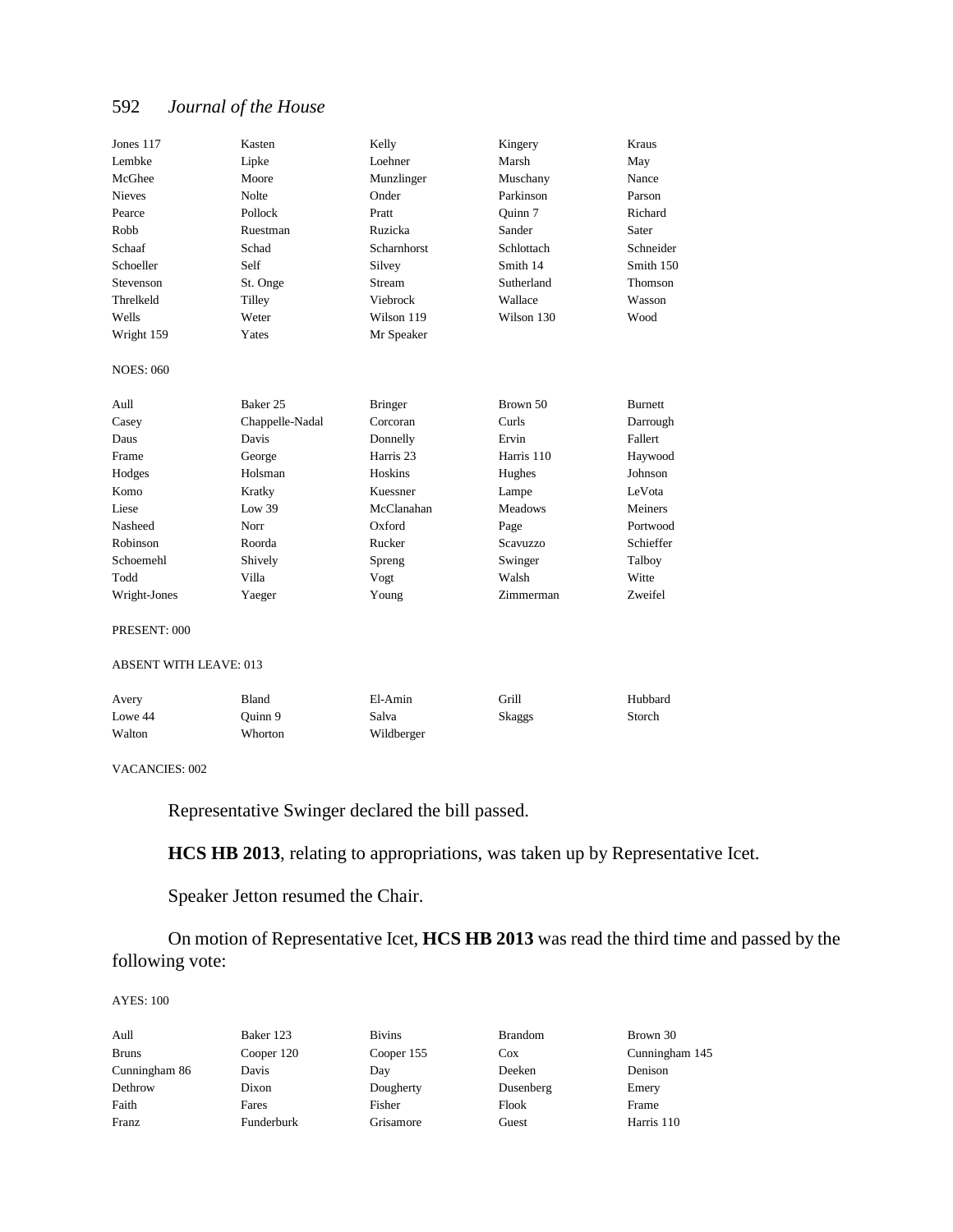| Hobbs                         | Hodges         | Hoskins       | Hunter         | Icet           |
|-------------------------------|----------------|---------------|----------------|----------------|
| Jones 89                      | Jones 117      | Kasten        | Kelly          | Kingery        |
| Kratky                        | Kraus          | Lembke        | Lipke          | Loehner        |
| May                           | McGhee         | Meiners       | Moore          | Munzlinger     |
| Muschany                      | Nance          | <b>Nieves</b> | <b>Nolte</b>   | Onder          |
| Parkinson                     | Parson         | Pearce        | Pollock        | Portwood       |
| Pratt                         | Ouinn 7        | Richard       | Robb           | Robinson       |
| Rucker                        | Ruestman       | Ruzicka       | Sander         | Sater          |
| Schaaf                        | Schad          | Scharnhorst   | Schlottach     | Schneider      |
| Schoeller                     | Self           | Silvey        | Smith 14       | Smith 150      |
| Stevenson                     | St. Onge       | Stream        | Sutherland     | Thomson        |
| Threlkeld                     | Tilley         | Viebrock      | Villa          | Wallace        |
| Wasson                        | Wells          | Weter         | Wilson 119     | Wilson 130     |
| Wood                          | Wright 159     | Yates         | Young          | Mr Speaker     |
| <b>NOES: 045</b>              |                |               |                |                |
| Baker 25                      | <b>Bringer</b> | Brown 50      | <b>Burnett</b> | Casey          |
| Chappelle-Nadal               | Corcoran       | Darrough      | Daus           | Donnelly       |
| Ervin                         | Fallert        | George        | Harris 23      | Haywood        |
| Hughes                        | Johnson        | Komo          | Kuessner       | Lampe          |
| LeVota                        | Liese          | Low 39        | McClanahan     | <b>Meadows</b> |
| Nasheed                       | Norr           | Oxford        | Quinn 9        | Roorda         |
| <b>Scavuzzo</b>               | Schieffer      | Schoemehl     | Shively        | Spreng         |
| Swinger                       | Talboy         | Todd          | Vogt           | Walsh          |
| Witte                         | Wright-Jones   | Yaeger        | Zimmerman      | Zweifel        |
| PRESENT: 000                  |                |               |                |                |
| <b>ABSENT WITH LEAVE: 016</b> |                |               |                |                |
| Avery                         | <b>Bland</b>   | Curls         | El-Amin        | Grill          |
| Holsman                       | Hubbard        | Lowe 44       | Marsh          | Page           |

Salva Skaggs Storch Walton Whorton

VACANCIES: 002

Wildberger

Speaker Jetton declared the bill passed.

#### **REFERRAL OF HOUSE BILLS**

The following House Bills were referred to the Committee indicated:

- **HB 1960** Elementary and Secondary Education
- **HB 1965** Elections
- **HB 1966** Special Committee on Small Business
- **HB 1971** Special Committee on Healthcare Transformation
- **HB 1979** Higher Education
- **HB 1986** Local Government
- **HB 1987** Judiciary
- **HB 2000** Local Government
- **HB 2032** Health Care Policy
- **HB 2043** Special Committee on General Laws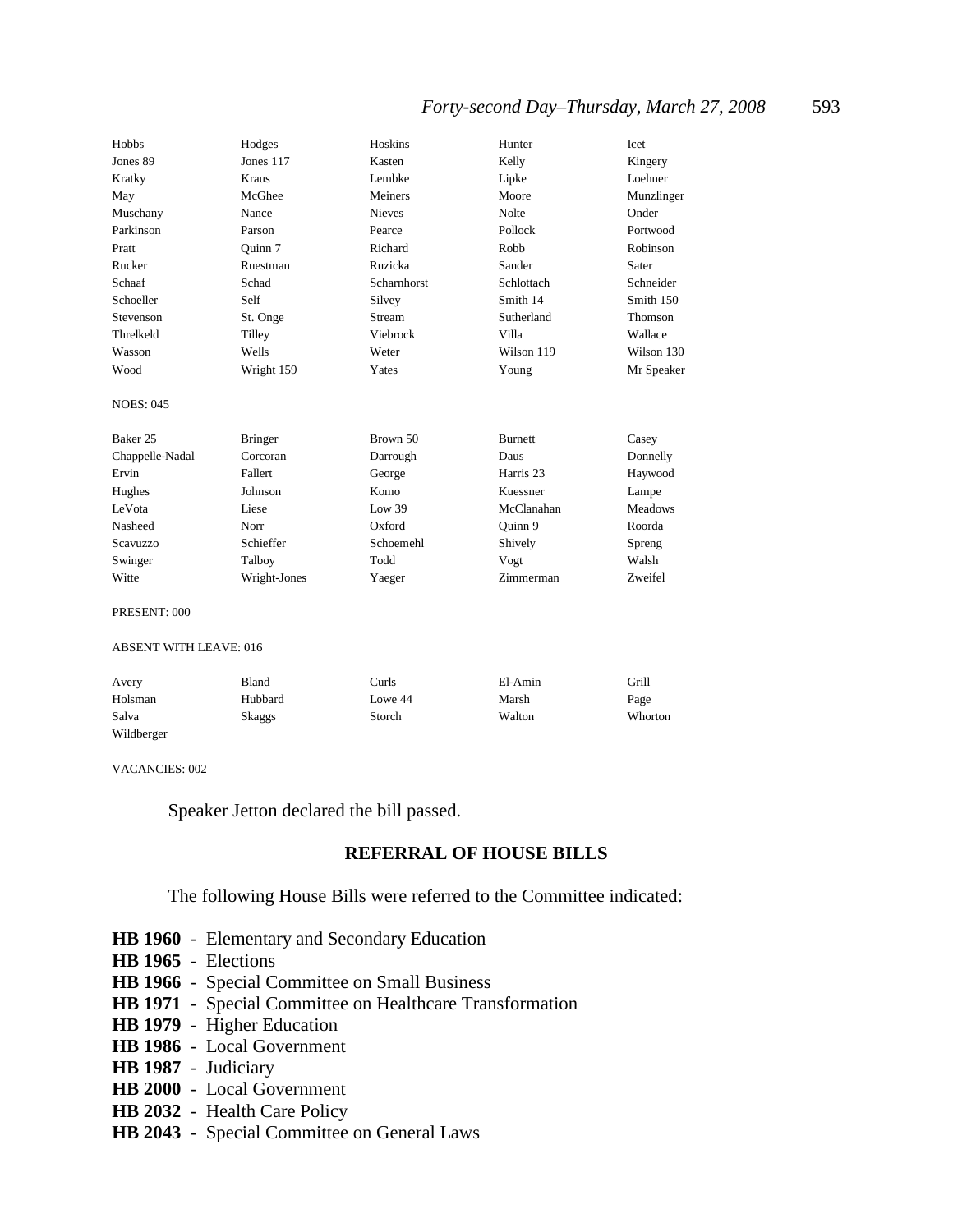- **HB 2052** Special Committee on Professional Registration and Licensing
- **HB 2061** Local Government
- **HB 2069** Crime Prevention and Public Safety
- **HB 2070** Elementary and Secondary Education
- **HB 2071** Ways and Means
- **HB 2077** Special Committee on Workforce Development and Workplace Safety
- **HB 2080** Elections
- **HB 2086** Elections
- **HB 2087** Elections
- **HB 2088** Elections
- **HB 2089** Elections
- **HB 2091** Special Committee on Tourism
- **HB 2098** Special Committee on Professional Registration and Licensing
- **HB 2107** Special Committee on Veterans
- **HB 2121** Elementary and Secondary Education
- **HB 2122** Crime Prevention and Public Safety
- **HB 2130** Health Care Policy
- **HB 2139** Special Committee on Professional Registration and Licensing
- **HB 2140** Ways and Means
- **HB 2141** Local Government
- **HB 2154** Special Committee on Utilities
- **HB 2160** Elections
- **HB 2161** Special Committee on Financial Institutions
- **HB 2177** Judiciary
- **HB 2179** Special Committee on Immigration
- **HB 2181** Elementary and Secondary Education
- **HB 2195** Special Committee on Veterans
- **HB 2197** Judiciary
- **HB 2201** Local Government
- **HB 2202** Corrections and Public Institutions
- **HB 2215** Special Committee on Job Creation and Economic Development
- **HB 2219** Elementary and Secondary Education
- **HB 2220** Elementary and Secondary Education
- **HB 2225** Elementary and Secondary Education
- **HB 2238** Conservation and Natural Resources
- **HB 2257** Crime Prevention and Public Safety
- **HB 2269** Local Government
- **HB 2264** Special Committee on Family Services
- **HB 2265** Health Care Policy
- **HB 2343** Special Committee on Senior Citizen Advocacy
- **HB 2351** Health Care Policy
- **HB 2355** Special Committee on Healthcare Transformation
- **HB 2370** Special Committee on Professional Registration and Licensing
- **HB 2376** Elementary and Secondary Education
- **HB 2377** Special Committee on Job Creation and Economic Development
- **HB 2394** Special Committee on Healthcare Transformation
- **HB 2398** Special Committee on Healthcare Transformation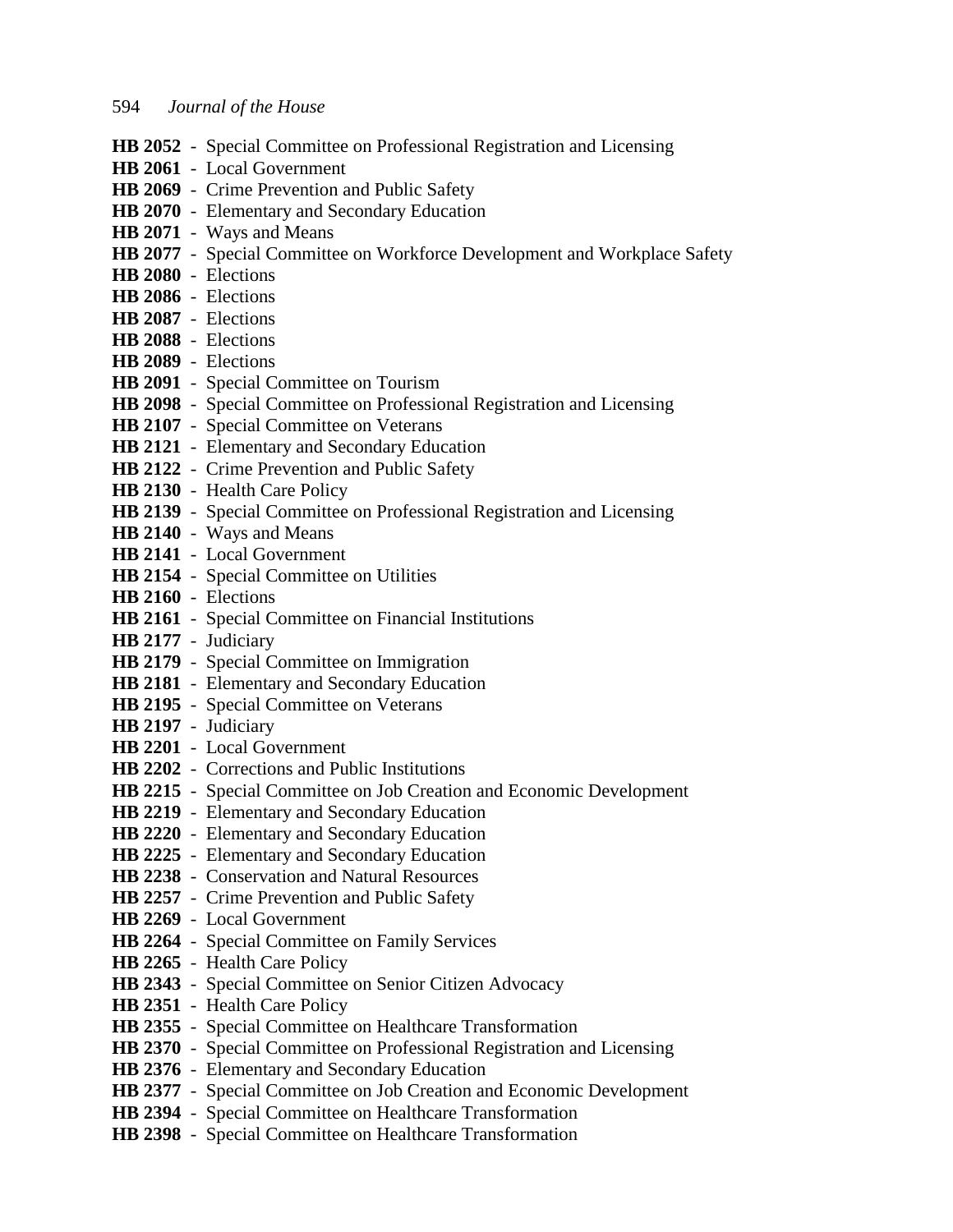**HB 2413** - Special Committee on Healthcare Transformation

- **HB 2429** Special Committee on Workforce Development and Workplace Safety
- **HB 2458** Special Committee on Student Achievement

### **RE-REFERRAL OF HOUSE CONCURRENT RESOLUTION**

The following House Concurrent Resolution was re-referred to the Committee indicated:

**HCR 25** - Special Committee on Family Services

# **REFERRAL OF SENATE BILLS**

The following Senate Bills were referred to the Committee indicated:

**SB 711** - Ways and Means **SCS SB 781** - Judiciary **SCS SB 806** - Special Committee on Government Affairs **SCS SB 830** - Special Committee on Veterans **SS SCS SB 931** - Special Committee on Agri-business **SB 1038** - Elections

### **COMMITTEE REPORTS**

**Committee on Rules**, Chairman Cooper (120) reporting:

Mr. Speaker: Your Committee on Rules, to which was referred **HCS HCR 21**, begs leave to report it has examined the same and recommends that it **Do Pass**.

Mr. Speaker: Your Committee on Rules, to which was referred **HCR 26**, begs leave to report it has examined the same and recommends that it **Do Pass**.

Mr. Speaker: Your Committee on Rules, to which was referred **HCS#2 HB 1423**, begs leave to report it has examined the same and recommends that it **Do Pass**.

Mr. Speaker: Your Committee on Rules, to which was referred **HCS HB 1474**, begs leave to report it has examined the same and recommends that it **Do Pass**.

Mr. Speaker: Your Committee on Rules, to which was referred **HB 1535**, begs leave to report it has examined the same and recommends that it **Do Pass**.

Mr. Speaker: Your Committee on Rules, to which was referred **HB 1716**, begs leave to report it has examined the same and recommends that it **Do Pass**.

Mr. Speaker: Your Committee on Rules, to which was referred **HB 1756**, begs leave to report it has examined the same and recommends that it **Do Pass**.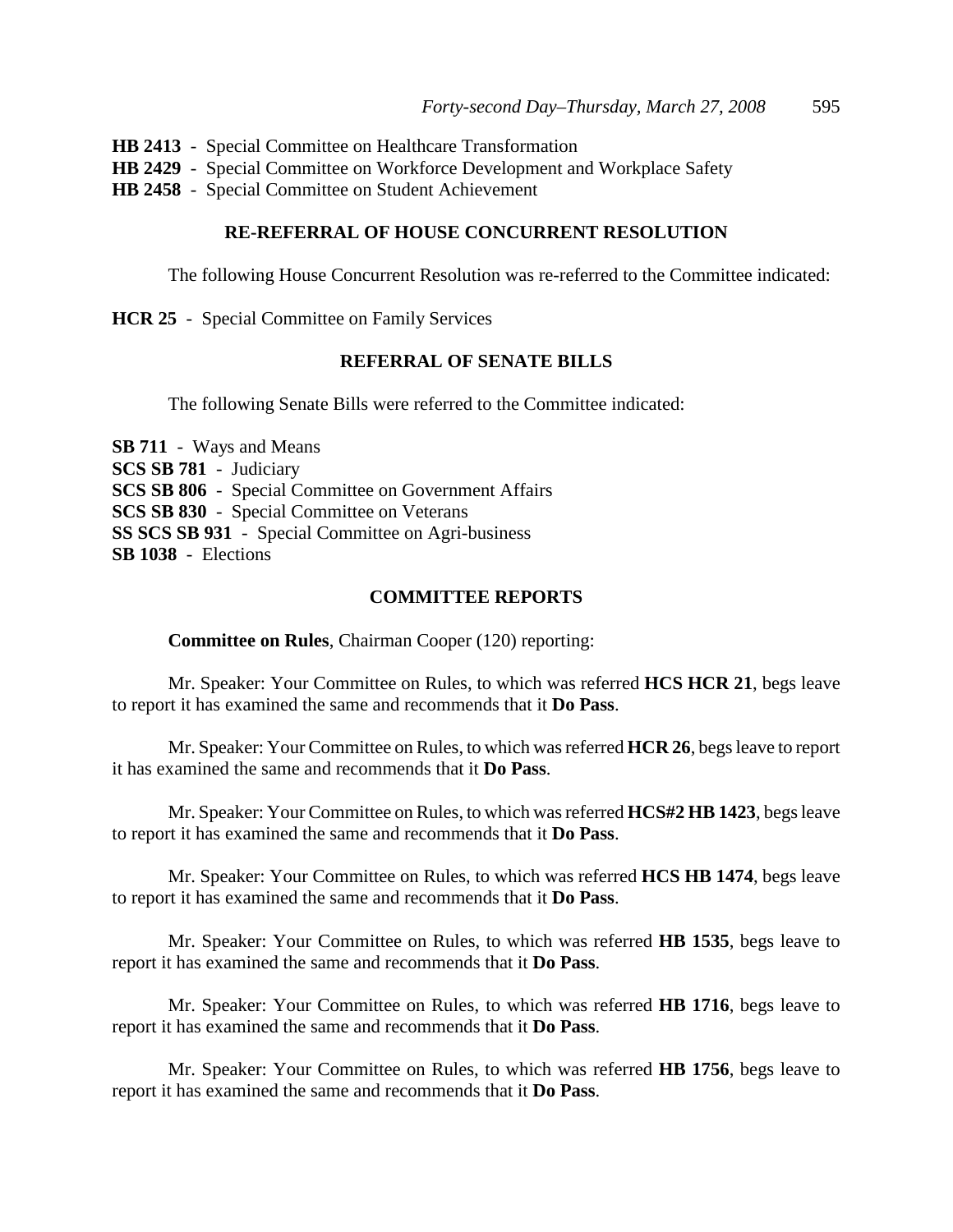Mr. Speaker: Your Committee on Rules, to which was referred **HCS HB 1813**, begs leave to report it has examined the same and recommends that it **Do Pass**.

Mr. Speaker: Your Committee on Rules, to which was referred **HB 1849**, begs leave to report it has examined the same and recommends that it **Do Pass by Consent**.

Mr. Speaker: Your Committee on Rules, to which was referred **HB 1957**, begs leave to report it has examined the same and recommends that it **Do Pass**.

Mr. Speaker: Your Committee on Rules, to which was referred **HB 1981**, begs leave to report it has examined the same and recommends that it **Do Pass**.

Mr. Speaker: Your Committee on Rules, to which was referred **HCS HB 2060**, begs leave to report it has examined the same and recommends that it **Do Pass**.

Mr. Speaker: Your Committee on Rules, to which was referred **HCS HBs 2062 & 1518**, begs leave to report it has examined the same and recommends that it **Do Pass**.

Mr. Speaker: Your Committee on Rules, to which was referred **HB 2144**, begs leave to report it has examined the same and recommends that it **Do Pass**.

Mr. Speaker: Your Committee on Rules, to which was referred **HCS HBs 2189, 2208, 2178 & 2333**, begs leave to report it has examined the same and recommends that it **Do Pass**.

Mr. Speaker: Your Committee on Rules, to which was referred **HCS HB 2250**, begs leave to report it has examined the same and recommends that it **Do Pass**.

Mr. Speaker: Your Committee on Rules, to which was referred **HCS HB 2321**, begs leave to report it has examined the same and recommends that it **Do Pass**.

Mr. Speaker: Your Committee on Rules, to which was referred **HCS HB 2328**, begs leave to report it has examined the same and recommends that it **Do Pass**.

Mr. Speaker: Your Committee on Rules, to which was referred **HCS HB 2393**, begs leave to report it has examined the same and recommends that it **Do Pass**.

# **ADVANCEMENT OF HOUSE CONSENT BILLS**

Pursuant to Rule 45(b), the following bills, having remained on the House Consent Calendar for Perfection for five legislative days, were ordered perfected and printed by consent with all committee substitutes and committee amendments thereto adopted and perfected by consent: **HB 1419**, **HCS HB 1546**, **HB 1617**, **HB 1706**, **HCS HB 1707**, **HB 1710**, **HB 1784**, **HB 1791**, **HCS HB 1804**, **HB 1828**, **HB 1864**, **HCS HB 1883**, **HCS HB 1888**, **HCS HB 1893**, **HCS HB 1904**, **HCS HB 1910**, **HB 1995**, **HCS HB 2064** and **HCS HB 2360**.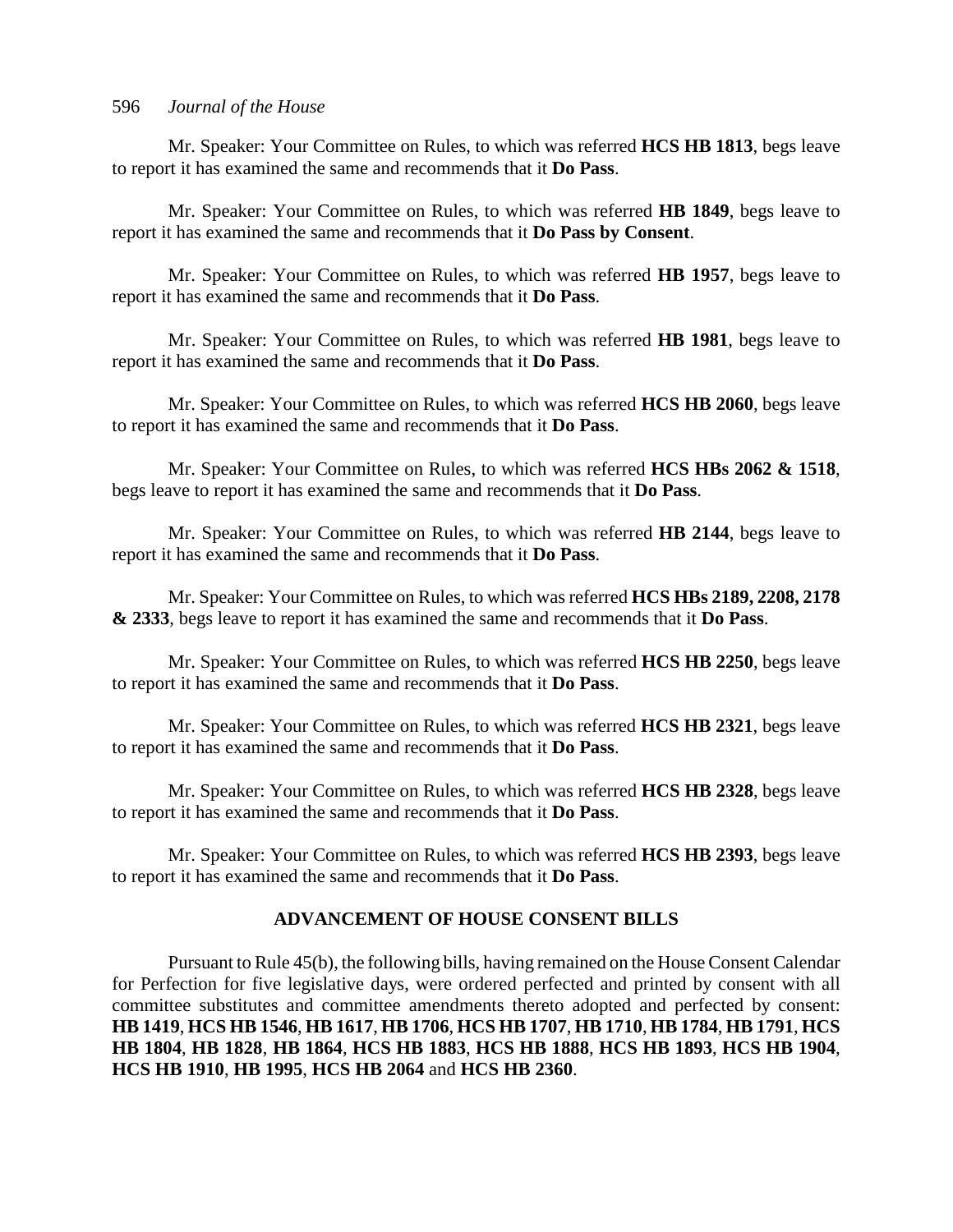# **INTRODUCTION OF HOUSE BILLS**

The following House Bills were read the first time and copies ordered printed:

**HB 2470**, introduced by Representative Flook, relating to assistance programs.

**HB 2471**, introduced by Representatives Scharnhorst, Cunningham (86), Smith (14), Stream, St. Onge, Ruzicka, Davis, Onder, Parkinson, Faith, Jones (117), Jones (89) and Denison, relating to the designation of a memorial highway.

**HB 2472**, introduced by Representatives Robb, Hunter, Schad and Ruestman, relating to organized labor.

**HB 2473**, introduced by Representative Wood, relating to detachment from public water supply districts.

**HB 2474**, introduced by Representative Pratt, relating to tax increment financing.

**HB 2475**, introduced by Representatives Stevenson, Lipke, Yates, Onder, Donnelly, Cox, Jones (89) and Pratt, relating to the prosecuting and circuit attorneys' retirement system.

**HB 2476**, introduced by Representatives Stevenson, Funderburk, Nance and Cox, relating to orders of protection.

**HB 2477**, introduced by Representatives Hughes, Burnett, Low (39), Bland, Talboy, Hoskins, Nasheed, Brown (50) and El-Amin, relating to expungement of certain criminal records.

**HB 2478**, introduced by Representatives Low (39), Baker (25), Holsman, Walsh, Oxford, Nasheed, George, Frame, Wright-Jones and Corcoran, relating to school buses.

**HB 2479**, introduced by Representatives Wasson, Day, Wilson (130) and Kingery, relating to the designation of Silver Star Families of America Day in Missouri.

**HB 2480**, introduced by Representatives Harris (110), Roorda, Fallert and Meadows, relating to a sales tax for funding county public health centers.

**HB 2481**, introduced by Representatives Schoeller, Emery, Scharnhorst, Faith, Funderburk, Onder, Jetton, Parkinson, Cunningham (86), Stevenson, Nieves, Richard, Hobbs, McGhee, Jones (89), Villa, Icet, Davis, Bivins, Dougherty, Schad, Tilley, Lembke, Ruestman, Jones (117), Dixon and Parson, relating to open enrollment by contract.

**HB 2482**, introduced by Representatives Schoeller, Cunningham (86), Emery, Scharnhorst, Funderburk, Onder, Jetton, Parkinson, Stevenson, Nieves, Richard, Jones (89), Villa, Icet, Davis, Bivins, Threlkeld, Dougherty, Tilley, Lembke, Ruestman, Jones (117) and Dixon, relating to school enrollment.

**HB 2483**, introduced by Representatives Schoeller and Talboy, relating to improvement districts.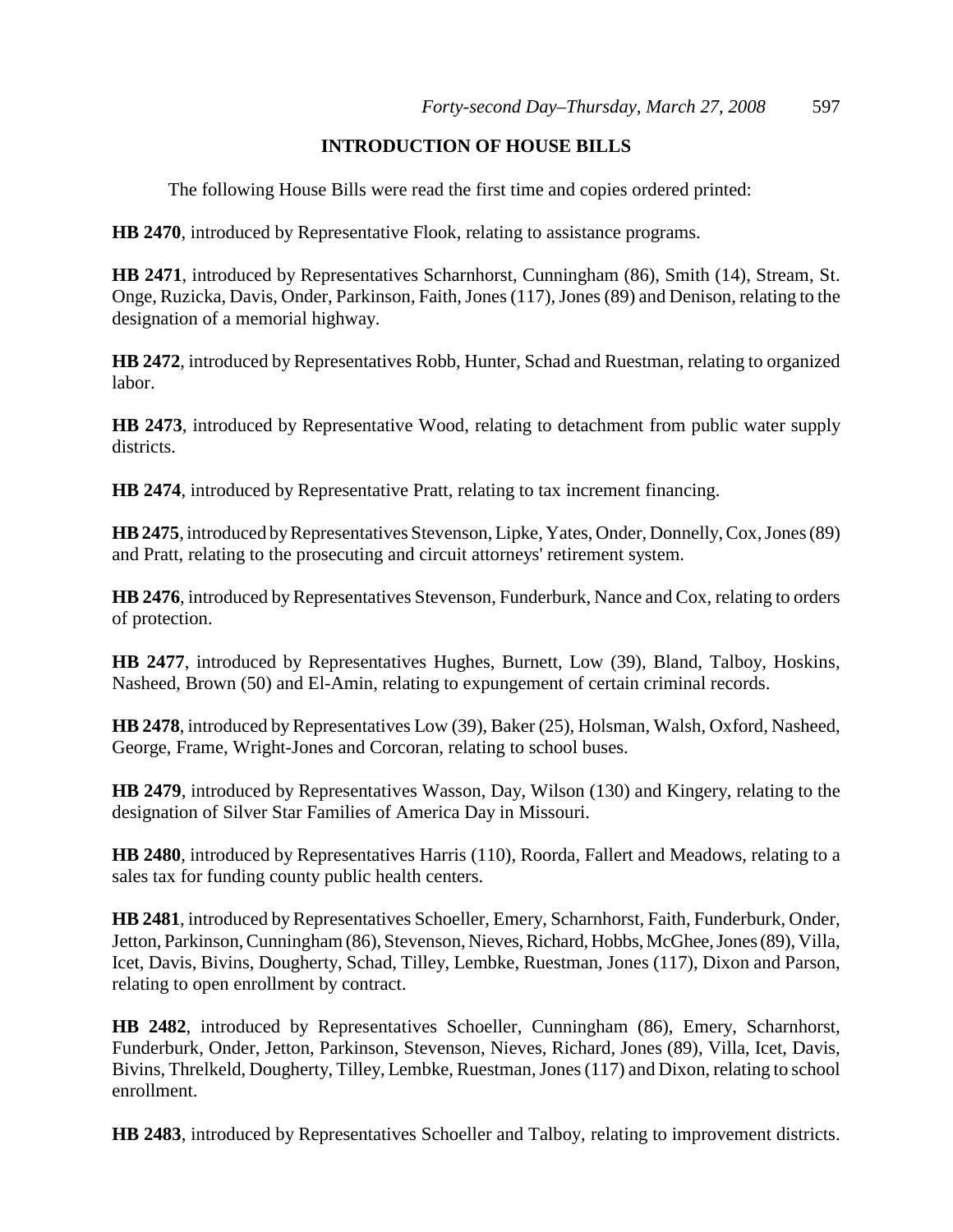**HB 2484**, introduced by Representatives Low (39), Baker (25), Holsman, Walsh, Oxford, Nasheed, George, Frame, Hughes, Meadows, Skaggs, LeVota, Schoemehl, Wright-Jones, Chappelle-Nadal, Liese, Corcoran and Talboy, relating to the sale of toxic toys.

**HB 2485**, introduced by Representatives Low (39), Hughes, Walsh, Oxford, Donnelly, Nasheed, Frame, George, Schieffer, Page, Todd, Meadows, Skaggs, LeVota, Chappelle-Nadal, Schoemehl, Wright-Jones, Curls, Meiners, Baker (25), Corcoran, Holsman and Talboy, relating to equal employment practices.

**HB 2486**, introduced by Representative Lipke, relating to the Evan de Mello reimbursement program.

**HB 2487**, introduced by Representatives Smith (150), Kratky, Wood, Viebrock, Ruzicka and Schoeller, relating to real estate brokers.

**HB 2488**, introduced by Representatives Talboy, Jones (117), Parson, Burnett, Skaggs, Hughes, Holsman, Bland, Curls, Johnson, Daus, Rucker, Low (39) and Roorda, relating to eyewitness identification.

**HB 2489**, introduced by Representatives Funderburk, Scharnhorst, Ervin, Flook, Robb, Icet, Muschany, Jones (89), Parkinson, Ruestman, Hunter and Stream, relating to school district financial statements.

**HB 2490**, introduced by Representative Roorda, relating to neighborhood improvement districts.

**HB 2491**, introduced by Representative Hunter, relating to recovery of costs in a civil action.

**HB 2492**, introduced by Representative Bivins, relating to the disclosure of personal information by state agencies.

**HB 2493**, introduced by Representatives Bivins, Day and Fisher, relating to a special license plate.

**HB 2494**, introduced by Representatives Pollock, Wells, Kelly, Jetton, Parson, Faith, Brown (30), Franz, Day, Smith (150), Denison, Dethrow, Wallace, Wasson, Sater, Tilley, Nieves, Ruzicka, Weter, Schoeller, Wood, Viebrock, Fisher, Hobbs, Quinn (7), Funderburk, Richard, Scharnhorst, Wilson (119), Pratt, Onder and Emery, relating to electric cooperatives.

**HB 2495**, introduced by Representative Pollock, relating to motor fuel taxes.

**HB 2496**, introduced by Representatives Tilley, Cooper (120), Pratt and Swinger, relating to the housing development commission.

**HB 2497**, introduced by Representative Hoskins, relating to ballots at polling places.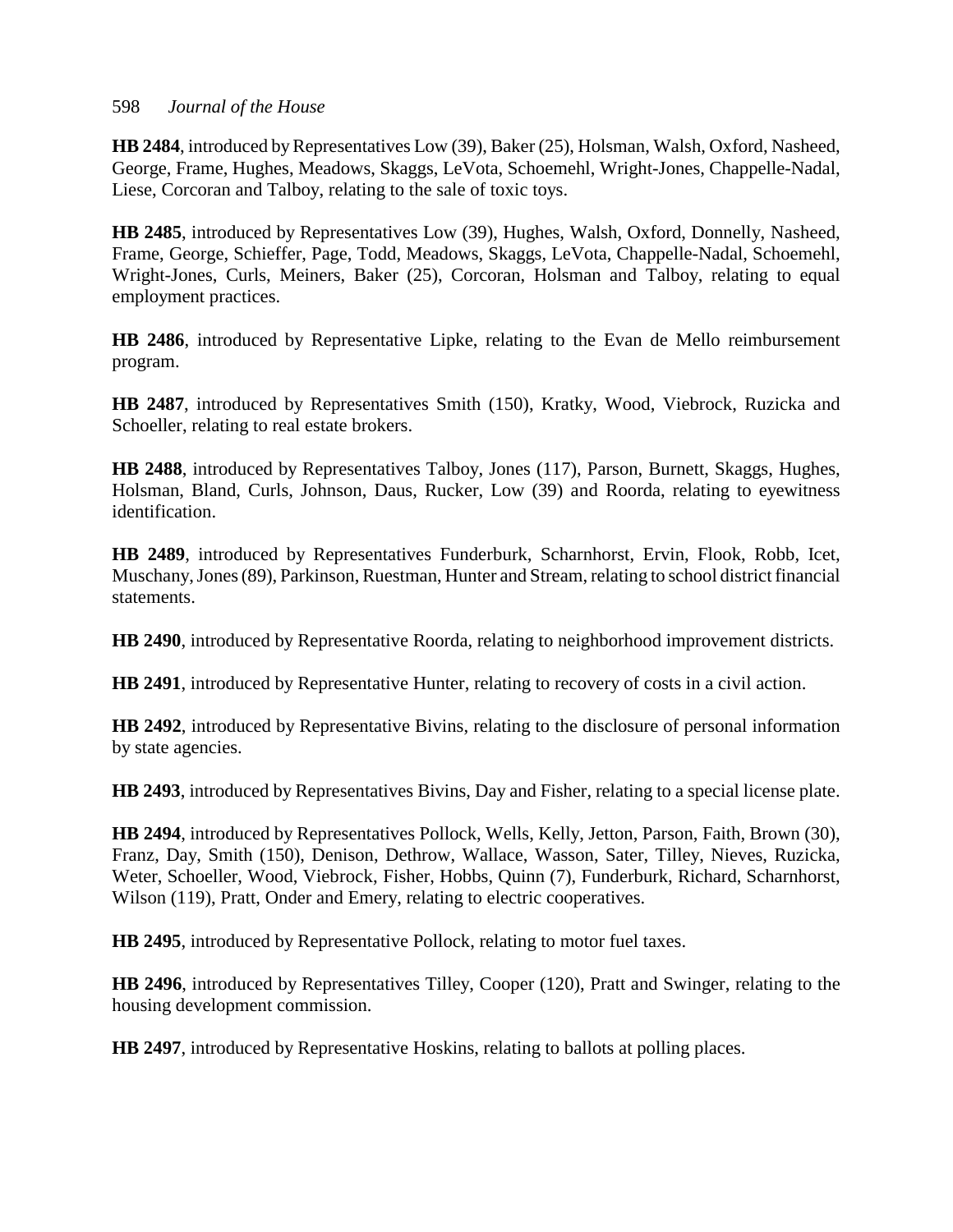### **MESSAGES FROM THE SENATE**

Mr. Speaker: I am instructed by the Senate to inform the House of Representatives that the Senate has taken up and passed **SS SCS SBs 714, 933, 899 & 758**, entitled:

An act to repeal sections 43.650, 211.425, 491.075, 556.061, 565.153, 566.083, 566.147, 566.149, 573.025, 573.035, 573.037, 573.040, 589.015, 589.400, 589.402, 589.403, 589.405, 589.407, 589.414, 589.425, and 650.120, RSMo, and to enact in lieu thereof twenty-five new sections relating to sexual offenses, with penalty provisions and an emergency clause for certain sections.

Emergency clause adopted.

In which the concurrence of the House is respectfully requested.

Mr. Speaker: I am instructed by the Senate to inform the House of Representatives that the Senate has taken up and passed **SS SCS SB 726**, entitled:

An act to amend chapters 162 and 210, RSMo, by adding thereto three new sections relating to child care.

In which the concurrence of the House is respectfully requested.

Mr. Speaker: I am instructed by the Senate to inform the House of Representatives that the Senate has taken up and passed **SCS SB 759**, entitled:

An act to repeal section 414.255, RSMo, and to enact in lieu thereof two new sections relating to biodiesel, with penalty provisions.

In which the concurrence of the House is respectfully requested.

Mr. Speaker: I am instructed by the Senate to inform the House of Representatives that the Senate has taken up and passed **SCS SB 767**, entitled:

An act to repeal sections 600.011, 600.015, 600.017, 600.019, 600.021, 600.040, 600.042, 600.048, 600.086, 600.089, 600.090, and 600.096, RSMo, and to enact in lieu thereof fourteen new sections relating to the public defender system, with penalty provisions.

In which the concurrence of the House is respectfully requested.

Mr. Speaker: I am instructed by the Senate to inform the House of Representatives that the Senate has taken up and passed **SB 822**, entitled:

An act to amend chapter 137, RSMo, by adding thereto one new section relating to a property tax for cemetery maintenance.

In which the concurrence of the House is respectfully requested.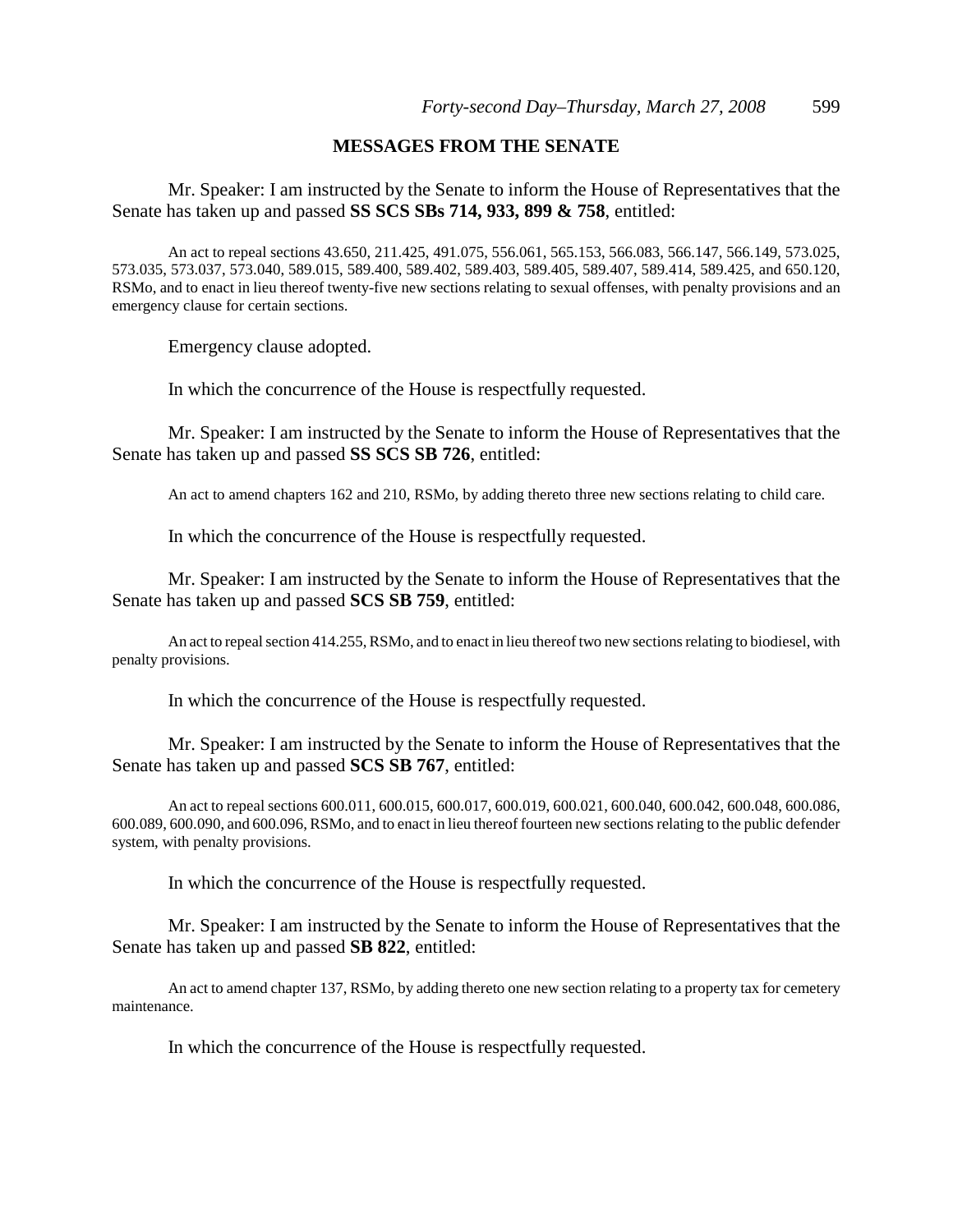Mr. Speaker: I am instructed by the Senate to inform the House of Representatives that the Senate has taken up and passed **SCS SB 907**, entitled:

An act to repeal sections 260.1003, 319.129, 319.131, and 319.133, RSMo, and to enact in lieu thereof six new sections relating to the regulation of motor fuel tanks.

In which the concurrence of the House is respectfully requested.

Mr. Speaker: I am instructed by the Senate to inform the House of Representatives that the Senate has taken up and passed **SCS SB 939**, entitled:

An act to repeal sections 242.430, and 245.175, RSMo, and to enact in lieu thereof two new sections relating to certain district taxes.

In which the concurrence of the House is respectfully requested.

Mr. Speaker: I am instructed by the Senate to inform the House of Representatives that the Senate has taken up and passed **SB 1116**, entitled:

An act to amend chapter 644, RSMo, by adding thereto three new sections relating to authorization of waterrelated bonds.

In which the concurrence of the House is respectfully requested.

### **ADJOURNMENT**

On motion of Representative Tilley, the House adjourned until 10:00 a.m, Friday, March 28, 2008.

### **COMMITTEE MEETINGS**

CRIME PREVENTION AND PUBLIC SAFETY Tuesday, April 1, 2008, 12:00 p.m. Hearing Room 6. Executive session may follow. Public hearings to be held on: HB 1712, HB 1870, HB 1962

**ELECTIONS** Tuesday, April 1, 2008, 8:15 a.m. Hearing Room 5. Executive session will follow. Public hearings to be held on: SB 970, SB 978

JOINT COMMITTEE ON CORRECTIONS Wednesday, April 2, 2008, 9:00 a.m. Hearing Room 3. Business meeting. Some portions of the meeting may be closed pursuant to Section 610.021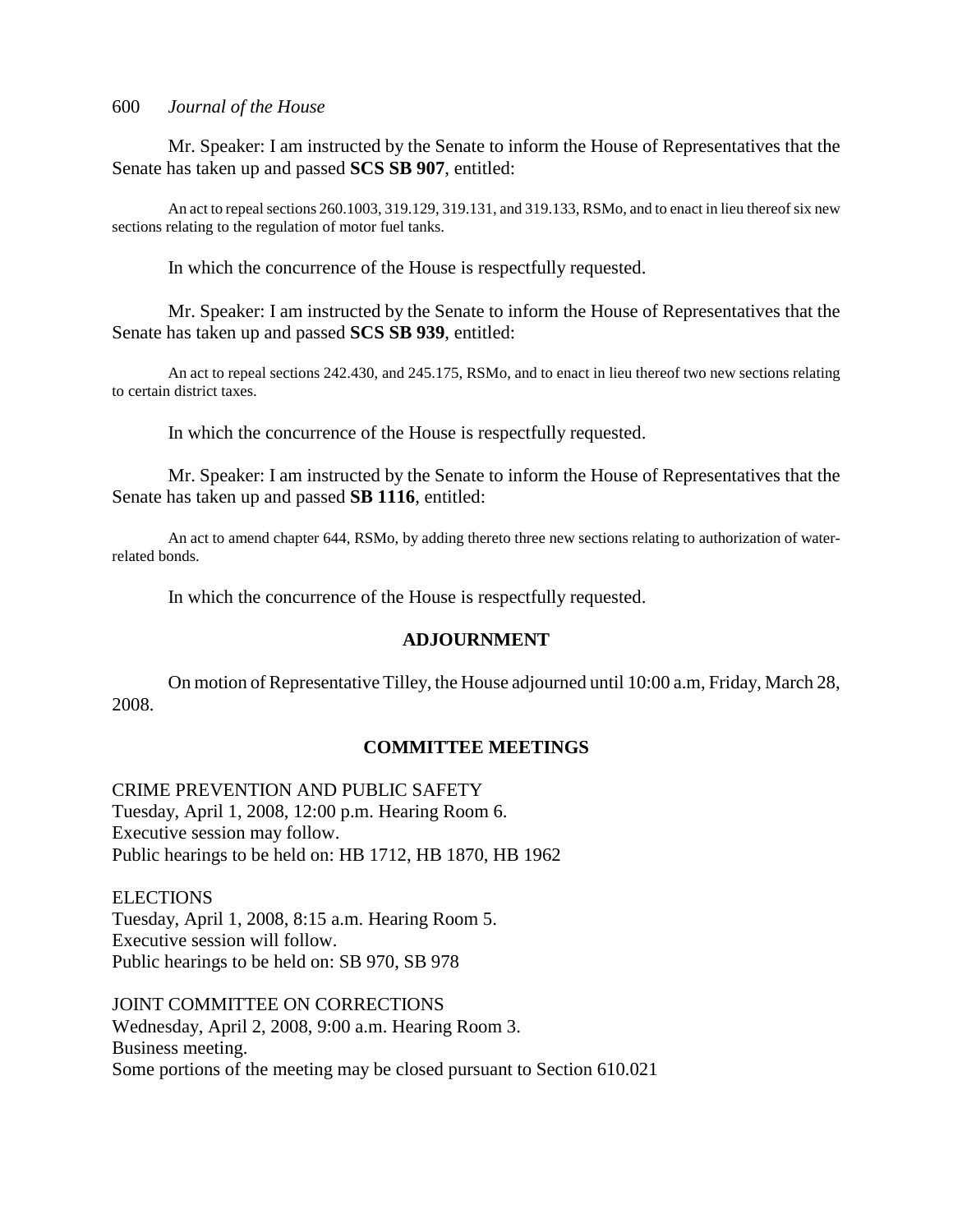# JOINT COMMITTEE ON TAX POLICY

Wednesday, April 2, 2008, 8:00 a.m. Hearing Room 3. Discussions on: Earnings Tax, future plans for TIF, corporate income tax, review of tax handbook proposals.

### **JUDICIARY**

Tuesday, April 1, 2008, Hearing Room 1 upon morning recess. Executive session may follow. Public hearings to be held on: HB 1621, HB 1728, HB 1799, HB 2352

LOCAL GOVERNMENT

Wednesday, April 2, 2008, Hearing Room 4 upon morning recess. Executive session will follow. Public hearings to be held on: HB 2045, HB 2061, HB 2141, SB 943, SB 896, SB 1002

RULES - PURSUANT TO RULE 25(21)(f) Monday, March 31, 2008, Hearing Room 6 upon recess or adjournment. Executive session may follow. Public hearings to be held on: HCS HJR 49, HB 1517, HB 1923, HCS HB 2112, HCS HBs 1321 & 1695, HB 1339, HCS HB 2106, HCS HB 2117

SPECIAL COMMITTEE ON ENERGY AND ENVIRONMENT Tuesday, April 1, 2008, Hearing Room 3 upon morning recess. Executive session may follow. Public hearings to be held on: HB 1597, HB 1854

### SPECIAL COMMITTEE ON GENERAL LAWS

Tuesday, April 1, 2008, 8:00 a.m. Hearing Room 6. Executive session may follow. Public hearings to be held on: HB 1764, HB 2278, HB 2330, SB 801

SPECIAL COMMITTEE ON GOVERNMENT AFFAIRS Tuesday, April 1, 2008, 8:15 a.m. Hearing Room 7. Executive session may follow. Public hearings to be held on: HB 1866, HB 1747, HB 1794, HB 1954, HB 1961

SPECIAL COMMITTEE ON HEALTH INSURANCE Tuesday, April 1, 2008, Hearing Room 5 upon afternoon adjournment. Executive session to follow. Public hearings to be held on: HB 2198, HB 2282, HB 2149, HB 2256, HB 2100

SPECIAL COMMITTEE ON HEALTHCARE TRANSFORMATION Monday, March 31, 2008, Hearing Room 3 upon afternoon adjournment. Executive session may follow. Committee will study all aspects of healthcare and how they relate to the problem of the uninsured in Missouri. Public hearing to be held on: HB 2355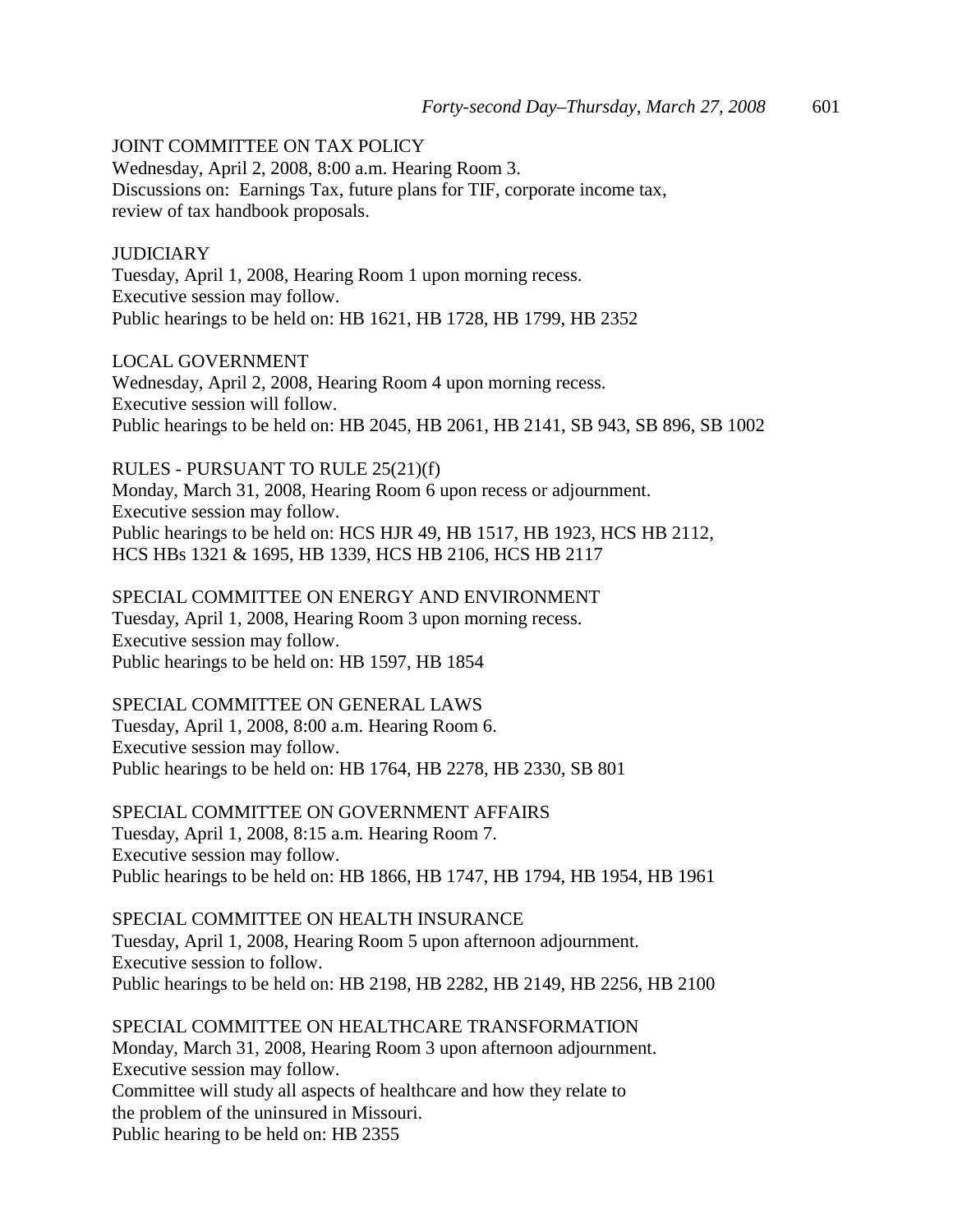SPECIAL COMMITTEE ON HEALTHCARE TRANSFORMATION Tuesday, April 1, 2008, 12:00 p.m. To Be Announced. Executive session may follow. Committee will study all aspects of healthcare and how they relate to the problem of the uninsured in Missouri. Public hearing to be held on: HB 2394

SPECIAL COMMITTEE ON HEALTHCARE TRANSFORMATION Wednesday, April 2, 2008, 12:00 p.m. To Be Announced. Executive session may follow. Committee will study all aspects of healthcare and how they relate to the problem of uninsured in Missouri.

SPECIAL COMMITTEE ON HEALTHCARE TRANSFORMATION Thursday, April 3, 2008, 8:00 a.m. Hearing Room 5. Executive session may follow. Committee will study all aspects of healthcare and how they relate to the problem of uninsured in Missouri.

SPECIAL COMMITTEE ON STUDENT ACHIEVEMENT Monday, March 31, 2008, 3:00 p.m. Hearing Room 6. Executive session may follow. Public hearing to be held on: SB 1066

SPECIAL COMMITTEE ON URBAN EDUCATION REFORM Tuesday, April 1, 2008, Hearing Room 7 upon evening adjournment. Executive session to follow. Public hearing to be held on: HB 2207

TRANSPORTATION Tuesday, April 1, 2008, 8:00 a.m. Hearing Room 1. Executive session may follow. Public hearings to be held on: HB 1356, SB 841, SCS SB 760, SCS SBs 753, 728, 906 & 1026, SB 936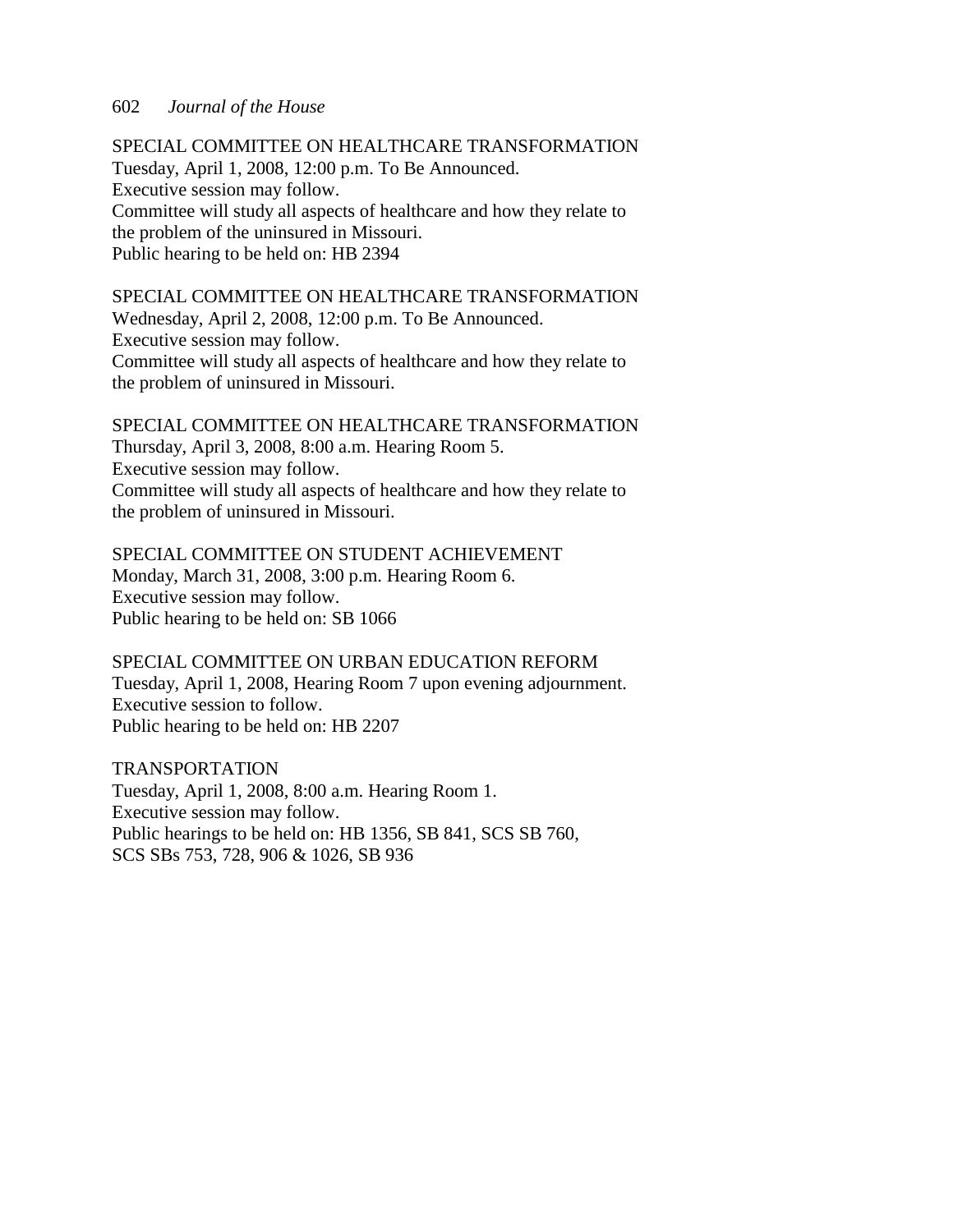# **HOUSE CALENDAR**

### FORTY-THIRD DAY, FRIDAY, MARCH 28, 2008

### **HOUSE BILLS FOR SECOND READING**

HB 2470 through HB 2497

# **HOUSE JOINT RESOLUTION FOR PERFECTION**

HCS HJR 70 - Icet

# **HOUSE BILLS FOR PERFECTION**

- 1 HB 1911 Muschany
- 2 HB 1806 Schaaf
- 3 HCS HB 2058 Pearce
- 4 HCS HB 1626 Emery
- 5 HCS HB 1836 Flook
- 6 HB 1773 Funderburk
- 7 HCS#2 HB 1886 Scharnhorst
- 8 HCS HB 1393 Dusenberg
- 9 HCS HB 1715 Schad
- 10 HCS HB 1790 Cooper (155)
- 11 HCS HB 1550 Stevenson
- 12 HCS HBs 1788 & 1882 Day
- 13 HCS HB 1802 Wilson (130)
- 14 HB 1319 Brown (50)
- 15 HCS HB 1644 Muschany
- 16 HCS HB 2188 Pearce
- 17 HCS HB 1929 Cooper (120)
- 18 HB 1832 Cooper (120)
- 19 HCS HB 1341 Ruestman
- 20 HCS HB 1332 Schaaf

### **HOUSE BILL FOR PERFECTION - FEDERAL MANDATE**

HCS HB 2041 - Fisher

### **HOUSE BILLS FOR PERFECTION - CONSENT**

(3/26/08)

- 1 HCS HB 1676 Hoskins
- 2 HCS HB 1783 Meadows
- 3 HB 1861 Baker (25)
- 4 HB 1887 Parson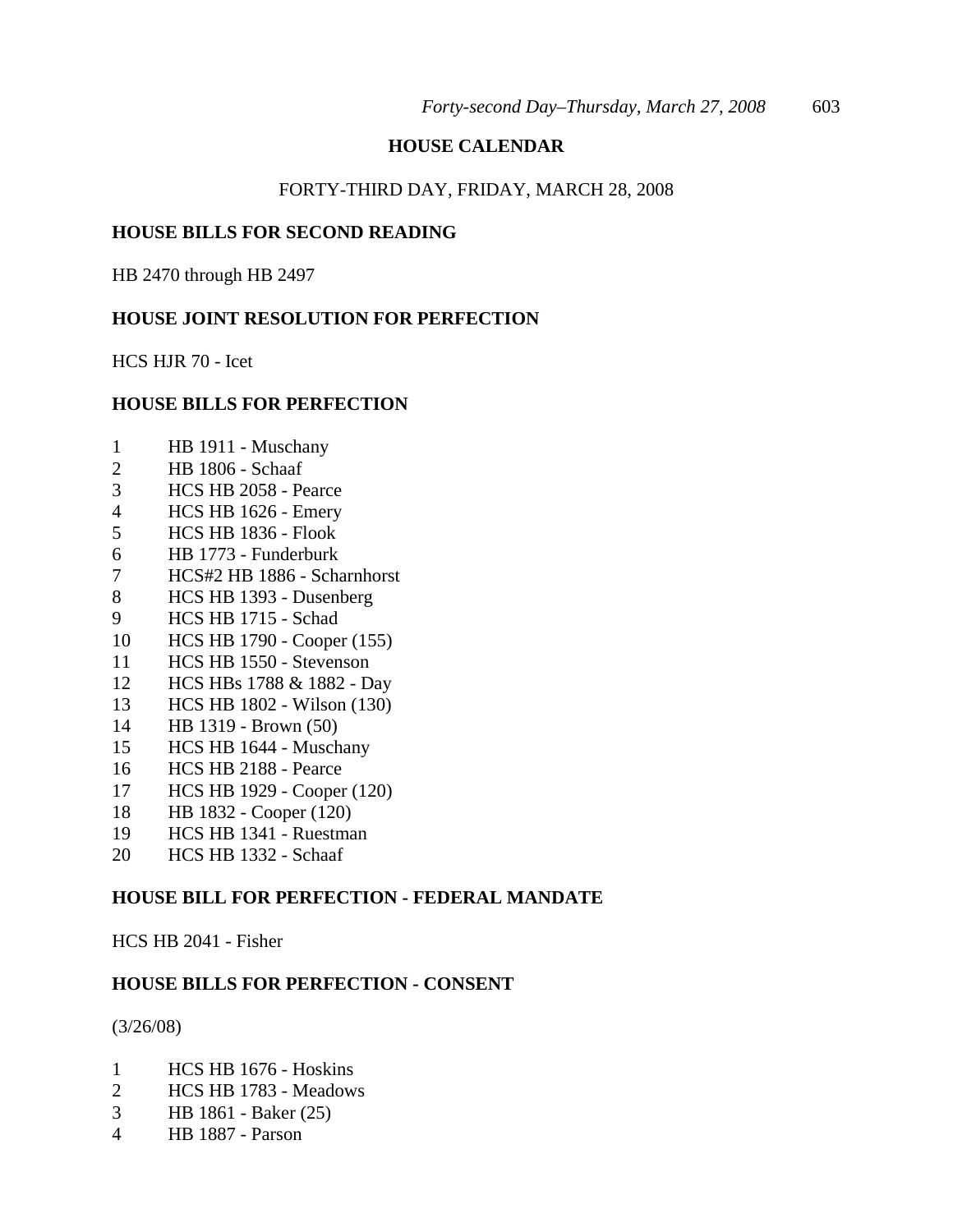- 5 HB 1937 Pearce
- 6 HB 1952 Loehner
- 7 HB 1956 Bivins
- 8 HCS HB 2036 Nance
- 9 HB 2047 Curls
- 10 HCS HB 2048 Zimmerman
- 11 HB 2051 Kelly
- 12 HCS HB 2068 Kuessner
- 13 HCS HB 2082 Dougherty
- 14 HB 2157 Grill
- 15 HCS HB 2206 Sutherland
- 16 HB 2213 Kraus
- 17 HB 2224 Jones (117)
- 18 HB 2233 Page
- 19 HB 2258 Pollock

(3/28/08)

HB 1849 - Pratt

# **HOUSE CONCURRENT RESOLUTION FOR THIRD READING**

HCR 23, (2-20-08, Page 294) - Dixon

# **HOUSE JOINT RESOLUTIONS FOR THIRD READING**

- 1 HCS HJR 41 Cunningham (86)
- 2 HCS HJR 43 Portwood

# **HOUSE BILLS FOR THIRD READING**

- 1 HCS HB 1722 Wallace<br>2 HCS HB 1326 Sater
- 2 HCS HB 1326 Sater

# **HOUSE BILLS FOR THIRD READING - CONSENT**

- 1 HB 1450 Roorda
- 2 HB 1416 Nance
- 3 HB 1824 Schlottach
- 4 HB 1348 Portwood
- 5 HB 1490 Deeken
- 6 HB 1532 Davis
- 7 HB 1572 Franz
- 8 HB 1574 Jones (117)
- 9 HB 1608 Ervin
- 10 HB 1640 Schoeller
- 11 HB 1972 Franz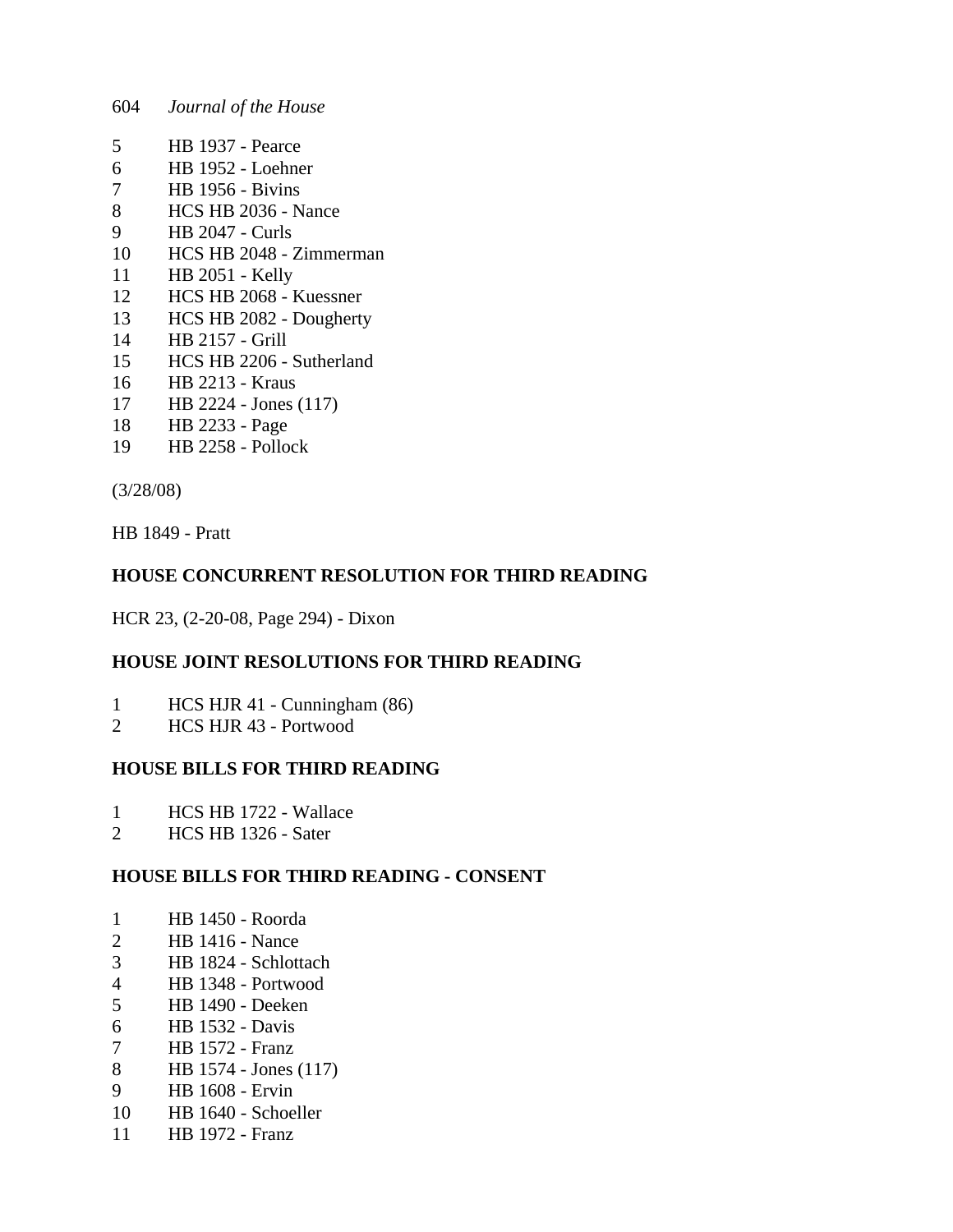| 12 | <b>HB</b> 1973 - Franz                |
|----|---------------------------------------|
| 13 | HB 1368 - Thomson                     |
| 14 | HB 1689 - Wilson (130)                |
| 15 | HB 2055 - Viebrock                    |
| 16 | HCS HB 2056 - Viebrock                |
| 17 | <b>HB 1358 - Flook</b>                |
| 18 | HB 1422 - St. Onge                    |
| 19 | <b>HB</b> 1469 - Pratt                |
| 20 | <b>HB</b> 1805 - Schaaf               |
| 21 | <b>HB</b> 1983 - Pratt                |
| 22 | <b>HB 1426 - Kraus</b>                |
| 23 | HB 1616 - Ruzicka                     |
| 24 | HCS HB 1690 - Wilson (130)            |
| 25 | HCS HBs 1876 & 1877 - Cunningham (86) |
| 26 | <b>HB 2065 - Wasson</b>               |
| 27 | HB 2081 - Dougherty                   |
| 28 | HCS HB 1611 - Dixon                   |
| 29 | <b>HB</b> 1677 - Franz                |
| 30 | <b>HCS HB 1807 - Cox</b>              |
| 31 | HB 1881 - Schlottach                  |
| 32 | HB 1869 - Wilson (130)                |
| 33 | <b>HB</b> 1946 - Franz                |
| 34 | HCS HB 2104 - Viebrock                |
| 35 | HCS HB 2204 - Ervin                   |
| 36 | HB 2226 - Muschany                    |
| 37 | HB 1419 - Portwood                    |
| 38 | HCS HB 1546 - Schaaf                  |
| 39 | HB 1617 - Cunningham (86)             |
| 40 | HB 1706 - Baker (123)                 |
| 41 | HCS HB 1707 - Baker (123)             |
| 42 | <b>HB 1710 - Flook</b>                |
| 43 | HB 1784 - Meadows                     |
| 44 | HB 1791 - Cooper (155)                |
| 45 | HCS HB 1804, E.C. - Corcoran          |
| 46 | HB 1828 - Sutherland                  |
| 47 | HB 1864 - Parson                      |
| 48 | HCS HB 1883 - Nance                   |
| 49 | HCS HB 1888 - Schoeller               |
| 50 | HCS HB 1893 - Scharnhorst             |
| 51 | <b>HCS HB 1904 - Cox</b>              |
| 52 | <b>HCS HB 1910 - Ervin</b>            |
| 53 | HB 1995 - Schieffer                   |
| 54 | HCS HB 2064 - Parson                  |
| 55 | HCS HB 2360 - Guest                   |